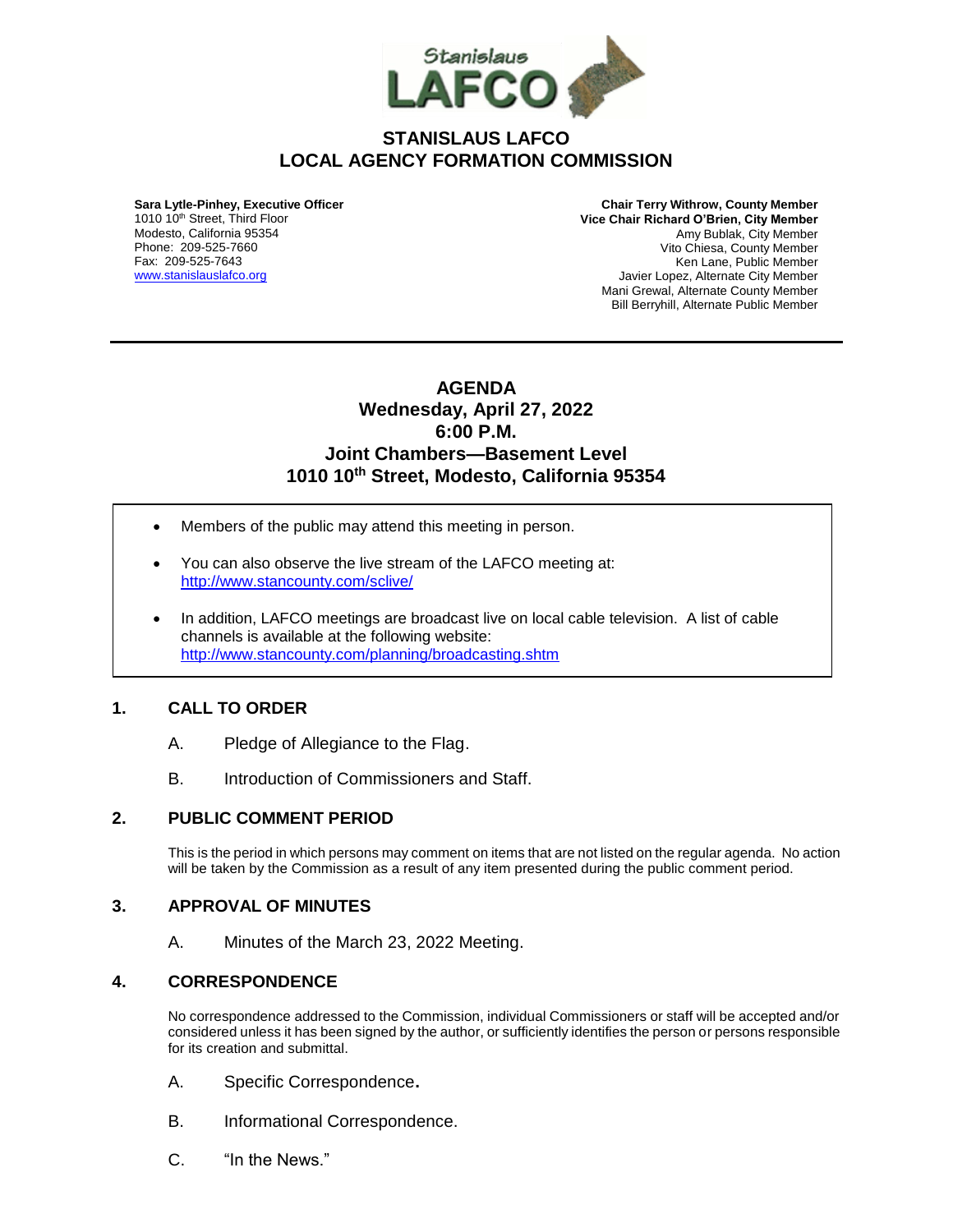# **5. DECLARATION OF CONFLICTS AND DISQUALIFICATIONS**

#### **6. CONSENT ITEM**

A. **MUNICIPAL SERVICE REVIEW NO. 2022-02 AND SPHERE OF INFLUENCE UPDATE NO. 2022-02 – KNIGHTS FERRY COMMUNITY SERVICES DISTRICT** The Commission will consider the adoption of a Municipal Service Review (MSR) and Sphere of Influence (SOI) Update for the Knights Ferry Community Services District. This item is exempt from the California Environmental Quality Act (CEQA) review pursuant to sections 15306 and 15061(b)(3). (Staff Recommendation: Approve the update and adopt Resolution No. 2022-04.)

## **7. PUBLIC HEARING**

A. **PROPOSED LAFCO BUDGET FOR FISCAL YEAR (FY) 2022-2023.** The Commission will consider the adoption of the proposed LAFCO budget consistent with Government Code Sections 56380 and 56381. (Staff Recommendation: Approve the Proposed Budget and adopt Resolution No. 2022-05.)

#### **8. OTHER BUSINESS**

None.

## **9. COMMISSIONER COMMENTS**

Commission Members may provide comments regarding LAFCO matters.

# **10. ADDITIONAL MATTERS AT THE DISCRETION OF THE CHAIRPERSON**

The Commission Chair may announce additional matters regarding LAFCO matters.

#### **11. EXECUTIVE OFFICER'S REPORT**

The Commission will receive a verbal report from the Executive Officer regarding current staff activities.

A. On the Horizon.

#### **12. ADJOURNMENT**

- A. Set the next meeting date of the Commission for May 25, 2022.
- B. Adjournment.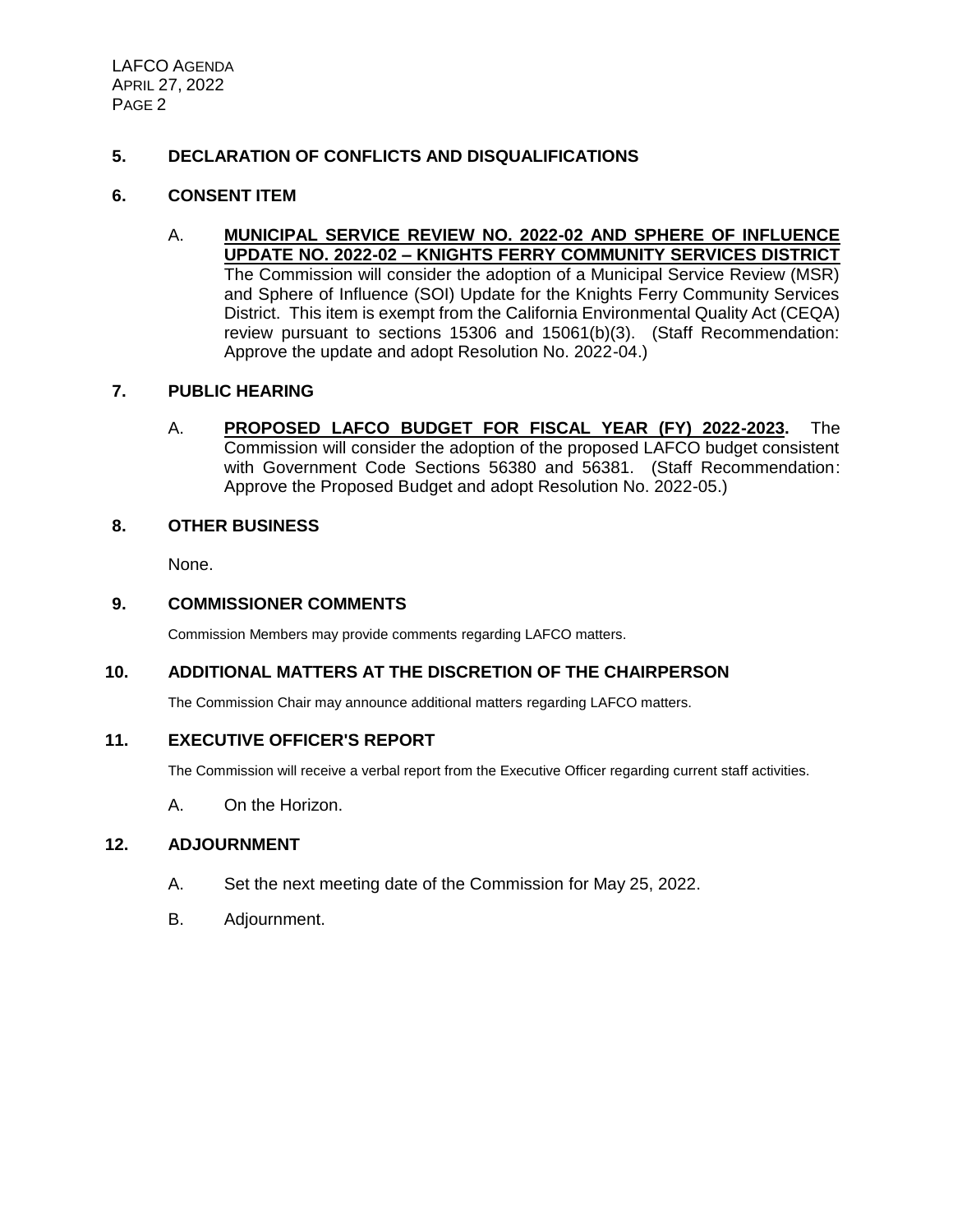#### **LAFCO Disclosure Requirements**

**Disclosure of Campaign Contributions:** If you wish to participate in a LAFCO proceeding, you are prohibited from making a campaign contribution of more than \$250 to any commissioner or alternate. This prohibition begins on the date you begin to actively support or oppose an application before LAFCO and continues until three months after a final decision is rendered by LAFCO. No commissioner or alternate may solicit or accept a campaign contribution of more than \$250 from you or your agent during this period if the commissioner or alternate knows, or has reason to know, that you will participate in the proceedings. If you or your agent have made a contribution of more than \$250 to any commissioner or alternate during the twelve (12) months preceding the decision, that commissioner or alternate must disqualify himself or herself from the decision. However, disqualification is not required if the commissioner or alternate returns the campaign contribution within thirty (30) days of learning both about the contribution and the fact that you are a participant in the proceedings.

**Lobbying Disclosure:** Any person or group lobbying the Commission or the Executive Officer in regard to an application before LAFCO must file a declaration prior to the hearing on the LAFCO application or at the time of the hearing if that is the initial contact. Any lobbyist speaking at the LAFCO hearing must so identify themselves as lobbyists and identify on the record the name of the person or entity making payment to them.

**Disclosure of Political Expenditures and Contributions Regarding LAFCO Proceedings:** If the proponents or opponents of a LAFCO proposal spend \$1,000 with respect to that proposal, they must report their contributions of \$100 or more and all of their expenditures under the rules of the Political Reform Act for local initiative measures to the LAFCO Office.

**LAFCO Action in Court:** All persons are invited to testify and submit written comments to the Commission. If you challenge a LAFCO action in court, you may be limited to issues raised at the public hearing or submitted as written comments prior to the close of the public hearing. All written materials received by staff 24 hours before the hearing will be distributed to the Commission.

**Reasonable Accommodations:** In compliance with the Americans with Disabilities Act**,** hearing devices are available for public use. If hearing devices are needed, please contact the LAFCO Clerk at 525-7660. Notification 24 hours prior to the meeting will enable the Clerk to make arrangements.

**Alternative Formats:** If requested, the agenda will be made available in alternative formats to persons with a disability, as required by Section 202 of the Americans with Disabilities Act of 1990 (42 USC 12132) and the Federal rules and regulations adopted in implementation thereof.

**Notice Regarding Non-English Speakers:** Pursuant to California Constitution Article III, Section IV, establishing English as the official language for the State of California, and in accordance with California Code of Civil Procedure Section 185 which requires proceedings before any State Court to be in English, notice is hereby given that all proceedings before the Local Agency Formation Commission shall be in English and anyone wishing to address the Commission is required to have a translator present who will take an oath to make an accurate translation from any language not English into the English language.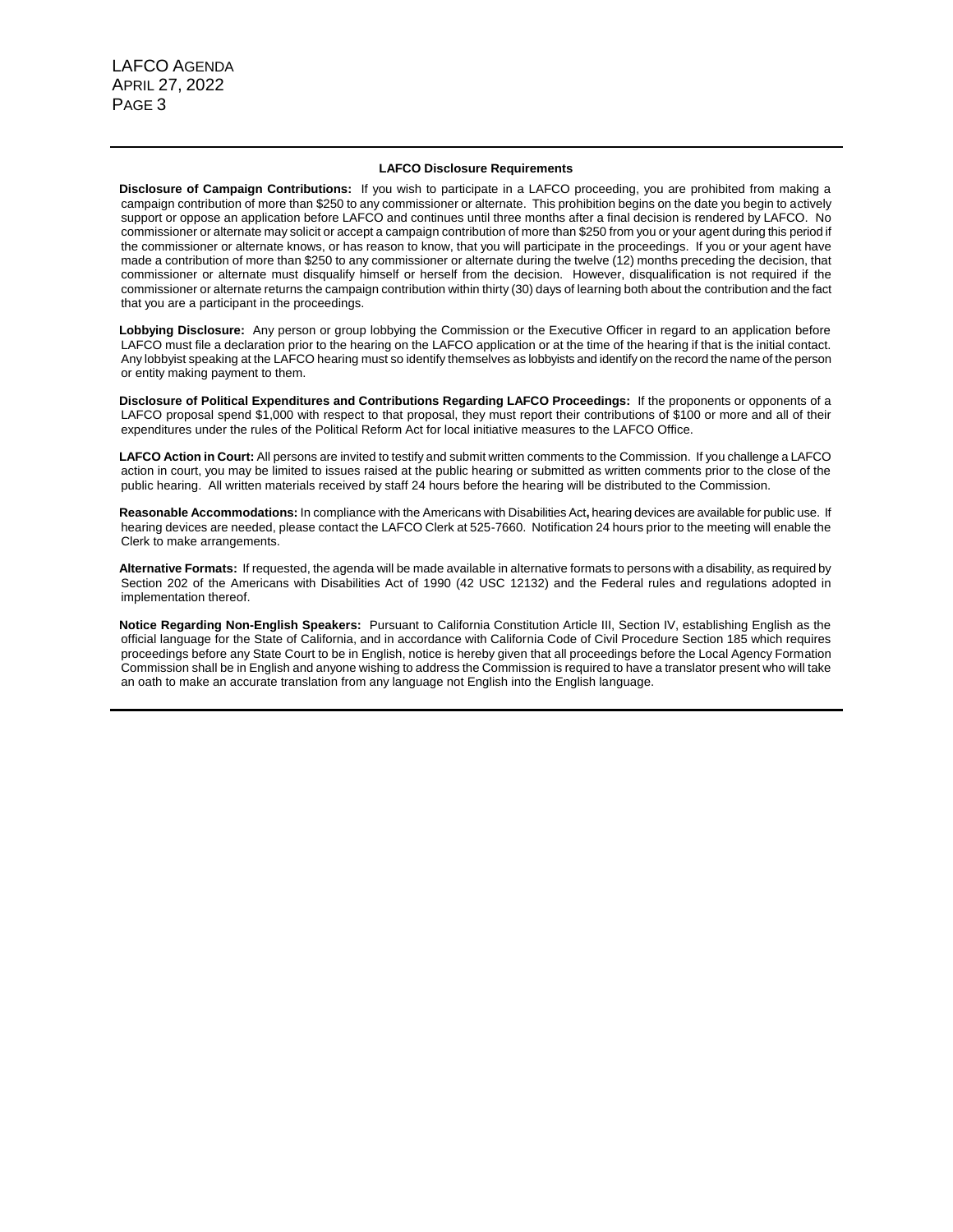

# **STANISLAUS LOCAL AGENCY FORMATION COMMISSION**

# **MINUTES**

**March 23, 2022**

## **1. CALL TO ORDER**

Chair Withrow called the meeting to order at 6:00 p.m.

- A. Pledge of Allegiance to Flag. Chair Withrow led in the pledge of allegiance to the flag.
- B. Introduction of Commissioners and Staff. Chair Withrow led in the introduction of the Commissioners and Staff.

| <b>Commissioners Present:</b> | Terry Withrow, Chair, County Member<br>Richard O'Brien, Vice-Chair, City Member<br>Amy Bublak, City Member<br>Ken Lane, Public Member<br><b>Bill Berryhill, Alternate Public Member</b> |
|-------------------------------|-----------------------------------------------------------------------------------------------------------------------------------------------------------------------------------------|
| <b>Commissioners Absent:</b>  | Vito Chiesa, County Member<br>Mani Grewal, Alternate County Member<br>Javier Lopez, Alternate City Member                                                                               |
| <b>Staff Present:</b>         | Sara Lytle-Pinhey, Executive Officer<br>Javier Camarena, Assistant Executive Officer<br>Jennifer Vieira, Commission Clerk<br>Robert J. Taro, LAFCO Counsel                              |

# **2. PUBLIC COMMENT**

Karen Conrotto, Dan Whetstone, Jami Aggers and Barney Aggers and all spoke regarding their concerns about the City of Riverbank's River Walk Specific Plan proposal.

#### **3. APPROVAL OF MINUTES**

A. Minutes of the January 26, 2022 Meeting.

*Motion by Commissioner Bublak, seconded by Commissioner Lane and carried with a 4-0 vote to approve the Minutes of the January 26, 2022 meeting by the following:*

| Ayes:       | Commissioners: Bublak, Lane, O'Brien and Withrow |
|-------------|--------------------------------------------------|
| Noes:       | <b>Commissioners: None</b>                       |
| Ineligible: | <b>Commissioners: Berryhill</b>                  |
| Absent:     | Commissioners: Chiesa, Grewal and Lopez          |
| Abstention: | <b>Commissioners: None</b>                       |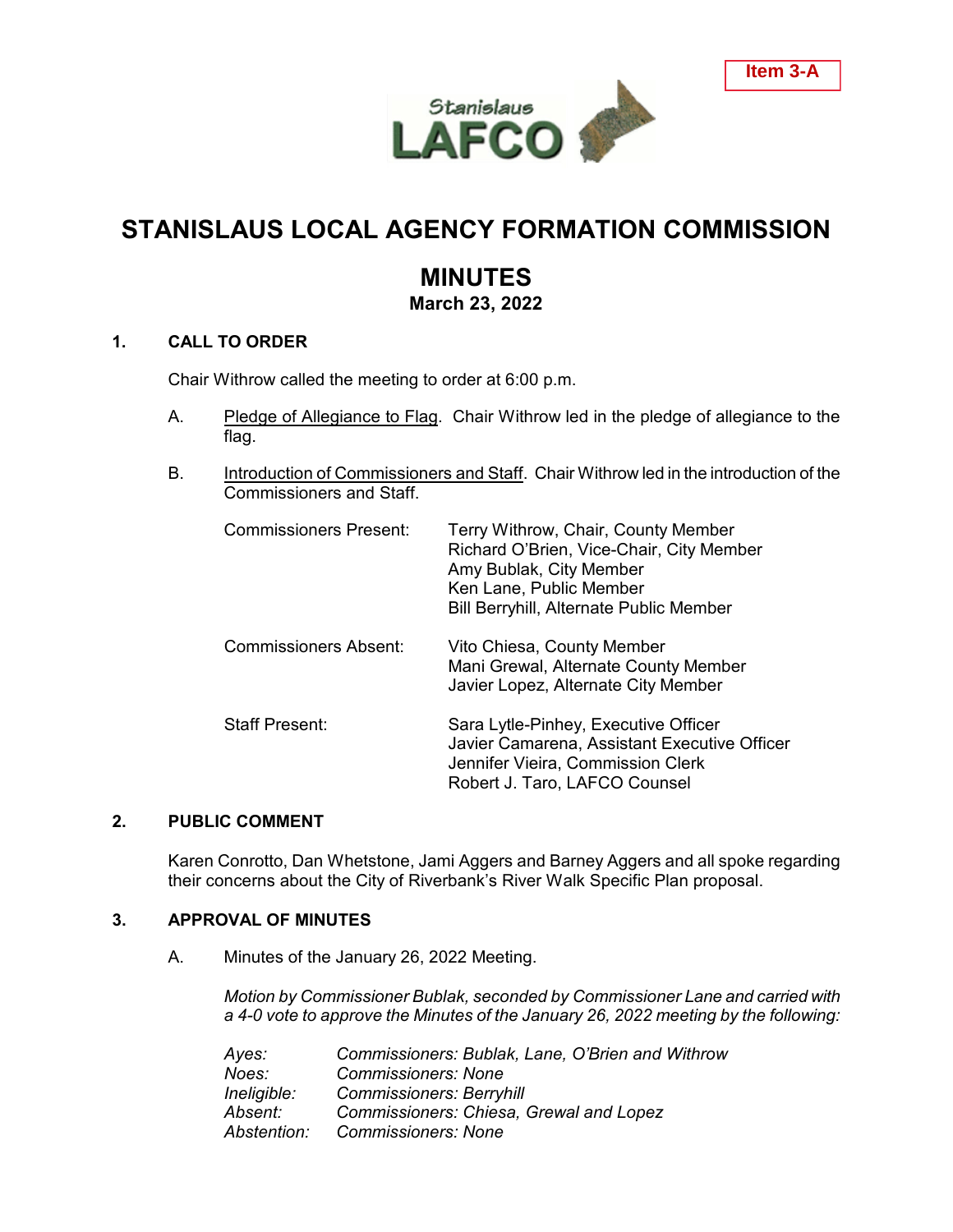# **4. CORRESPONDENCE**

- A. Specific Correspondence.
	- 1. Email regarding Item 7B Fairview Village No. 2 Reorg. from Denny Jackman, dated March 18, 2022.
- B. Informational Correspondence.
	- 1. CALAFCO Quarterly February 2022.
- C. "In the News."

# **5. DECLARATION OF CONFLICTS AND DISQUALIFICATIONS**

None.

## **6. CONSENT ITEMS**

A. **LEGISLATIVE UPDATE AND POSITION LETTERS –** (Staff Recommendation: Accept the update and authorize Executive Officer to submit position letters.)

*Motion by Commissioner Lane, seconded by Commissioner O'Brien, and carried with a 4-0 vote to authorize the Executive Officer to submit position letters, by the following vote:*

| Ayes:       | Commissioners: Bublak, Lane, O'Brien and Withrow |
|-------------|--------------------------------------------------|
| Noes:       | <b>Commissioners: None</b>                       |
| Ineligible: | <b>Commissioners: Berryhill</b>                  |
| Absent:     | Commissioners: Chiesa, Grewal and Lopez          |
| Abstention: | <b>Commissioners: None</b>                       |

# **7. PUBLIC HEARING**

A. **LAFCO APPLICATION NO. 2022-01, MUNICIPAL SERVICE REVIEW NO. 2022- 01, & SOI UPDATE NO. 2022-01 – ACTIVATION OF LATENT POWERS (SEWER SERVICE) FOR THE MONTEREY PARK TRACT COMMUNITY SERVICES DISTRICT –** *Requesting continuance to May 25, 2022* **-** A request by the Monterey Park Tract Community Services District to provide sewer services within the existing boundaries of the 30± acre District. Currently the District is only authorized to provide water services. The District includes the rural subdivision known as the Monterey Park Tract and is located one mile west of the West Monte Vista Avenue and Crows Landing Road intersection. An updated Municipal Service Review and Sphere of Influence will also be considered for the proposal. (Staff Recommendation: Approve continuance of proposal to May 25, 2022.)

Sara Lytle-Pinhey, Executive Officer, presented the item with a recommendation of continuance for the proposal to May 25, 2022.

Chair Withrow opened the item up for Public Comment at 6:09 p.m.

There was none.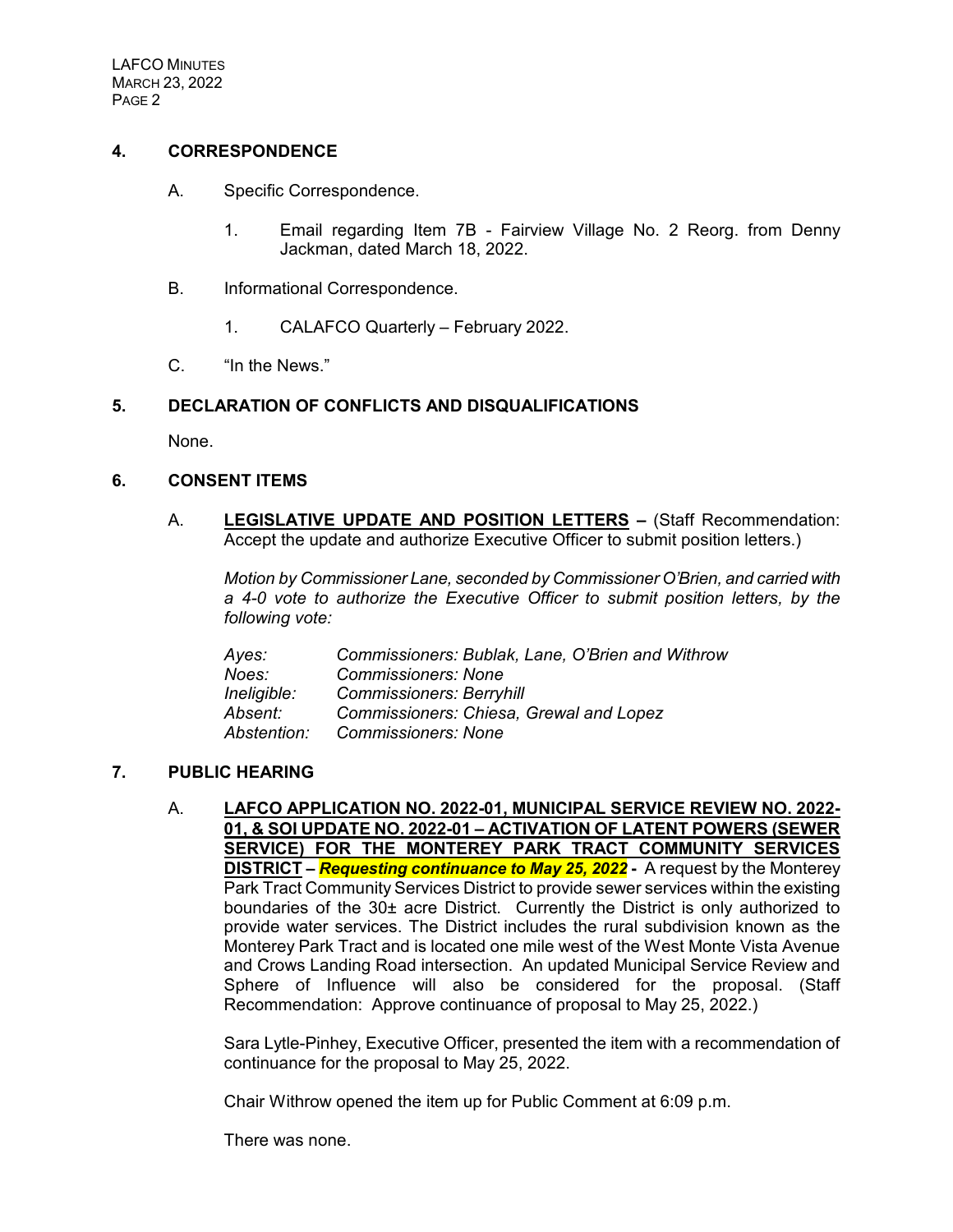Chair Withrow closed the Public Hearing at 6:09 p.m.

*Motion by Commissioner O'Brien, seconded by Commissioner Bublak and carried with a 4-0 vote to approve the continuance to May 25, 2022, by the following vote:*

*Ayes: Commissioners: Bublak, Lane, O'Brien and WIthrow Noes: Commissioners: None Ineligible: Commissioners: Berryhill Absent: Commissioners: Chiesa, Grewal and Lopez Abstention: Commissioners: None*

B. **LAFCO APPLICATION NO. 2022-02 – FAIRVIEW VILLAGE NO. 2 REORGANIZATION TO THE CITY OF MODESTO:** The City of Modesto has requested to annex approximately 178 acres located south of the Tuolumne River, east of Carpenter Road, and north of Whitmore Avenue, including adjacent road right-of-way. The request will also simultaneously detach the area from the Burbank-Paradise and Westport Fire Protection Districts. The annexation is within the City's Sphere of Influence and is meant to accommodate new residential development and a commercial area within the Fairview Village Specific Plan area. (Staff Recommendation: Adopt Resolution No. 2022-04, approving the application.)

Javier Camarena, Assistant Executive Officer, presented the item with a recommendation of approving the application.

Steve Mitchell with the City of Modesto answered questions from the Commission.

Chair Withrow opened the item up for Public Comment at 6:24 p.m.

There was none.

Chair Withrow closed the Public Hearing at 6:24 p.m.

*Motion by Commissioner O'Brien, seconded by Commissioner Lane and carried with a 4-0 vote to adopt Resolution No. 2022-04, approving the application, by the following vote:*

| Ayes:       | Commissioners: Bublak, Lane, O'Brien and Withrow |
|-------------|--------------------------------------------------|
| Noes:       | <b>Commissioners: None</b>                       |
| Ineligible: | <b>Commissioners: Berryhill</b>                  |
| Absent:     | Commissioners: Chiesa, Grewal and Lopez          |
| Abstention: | <b>Commissioners: None</b>                       |

#### **8. OTHER BUSINESS**

None.

#### **9. COMMISSIONER COMMENTS**

None.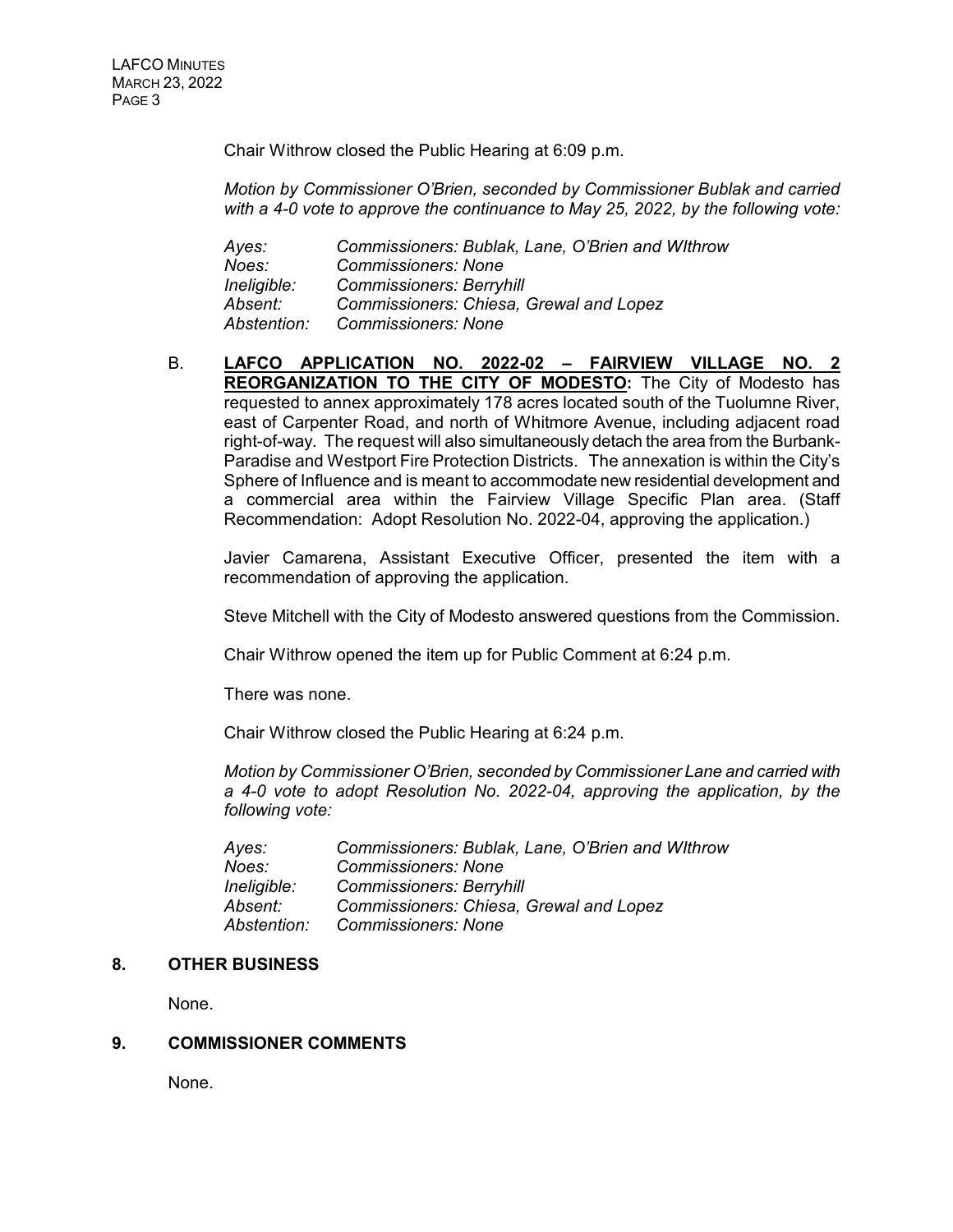# **10. ADDITIONAL MATTERS AT THE DISCRETION OF THE CHAIRPERSON**

None.

# **11. EXECUTIVE OFFICER'S REPORT**

- A. On the Horizon. The Executive Officer informed the Commission of the following:
	- The Executive Officer met with the Civil Grand Jury to provide an annual LAFCO 101 training.
	- Staff would like to remind Commissioners that your 700 forms are due by April 1.
	- For the April  $27<sup>th</sup>$  meeting, the Commission will hear the Proposed LAFCO budget.
	- For the May  $25<sup>th</sup>$  meeting, the Commission will hear the Final LAFCO budget and the continued item for the Monterey Park Tract Community Services District.

# **12. ADJOURNMENT**

A. Chair Withrow adjourned the meeting at 6:33 p.m.

#### $\overline{\phantom{a}}$ NOT YET APPROVED

Sara Lytle-Pinhey, Executive Officer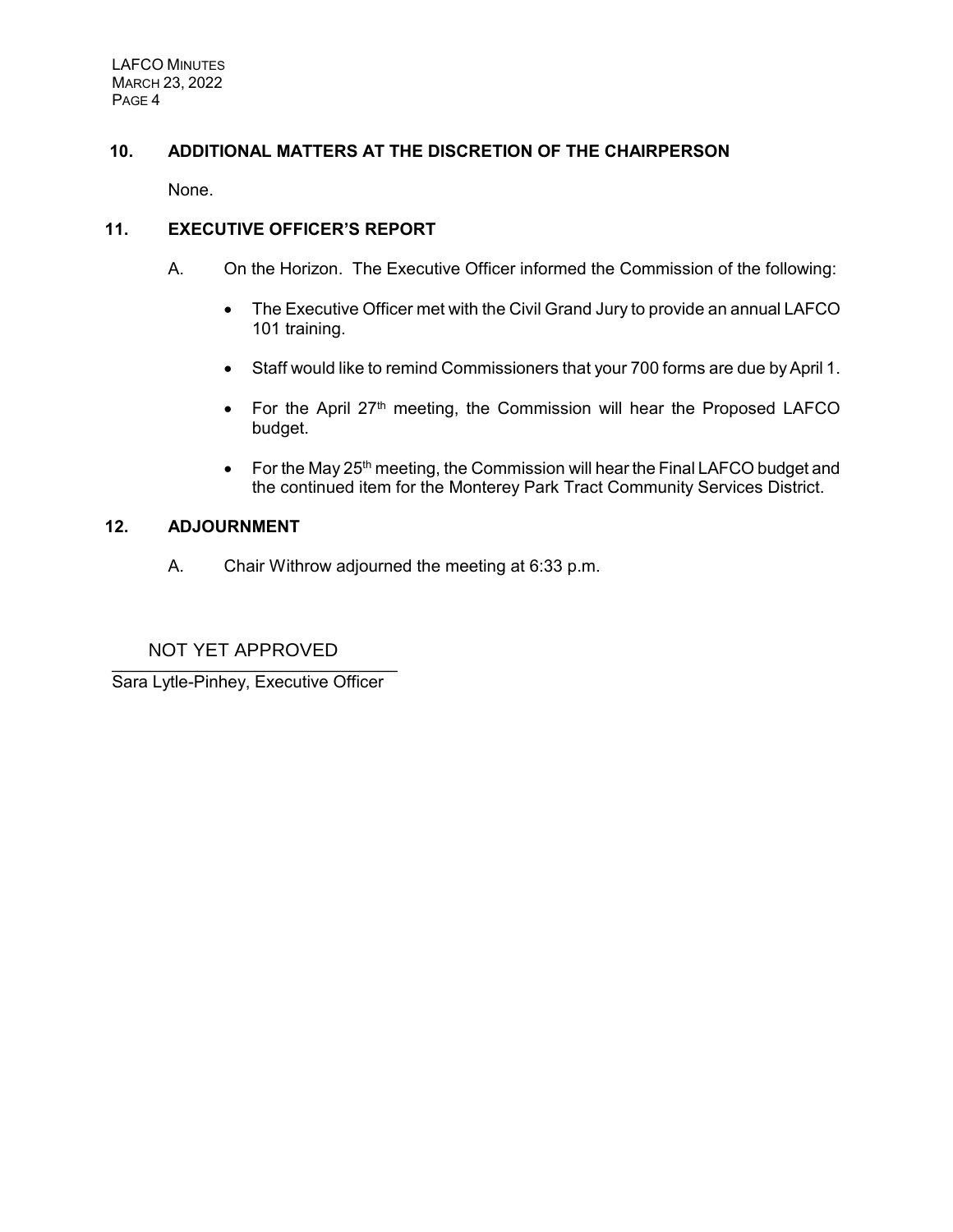# **IN THE NEWS**

### **Newspaper Articles**

- ➢ The Modesto Bee, March 31, 2022, "Newsom announces 'historic' treaty on river flows. Why MID and TID aren't celebrating."
- ➢ Patterson Irrigator, March 31, 2022, "Unmitigated residential growth impacts school district."
- ➢ Ceres Courier, April 6, 2022, "TID cuts water allotment due to drought."
- ➢ Turlock Journal, April 8, 2022, "Turlock water project moving along."
- ➢ The Modesto Bee, April 11, 2022, "People who will live near planned Stanislaus expressway say they aren't getting enough money."
- ➢ Oakdale Leader, April 13, 2022, "OID General Manager preps for retirement."
- ➢ The Modesto Bee, April 14, 2022, "Riverbank names city manager, increases trash bills, firms up Cheese and Wine Festival."
- ➢ The Modesto Bee, April 19, 2022, "9,000 homes planned in Patterson. Schools, city clash over how to pay for their impact."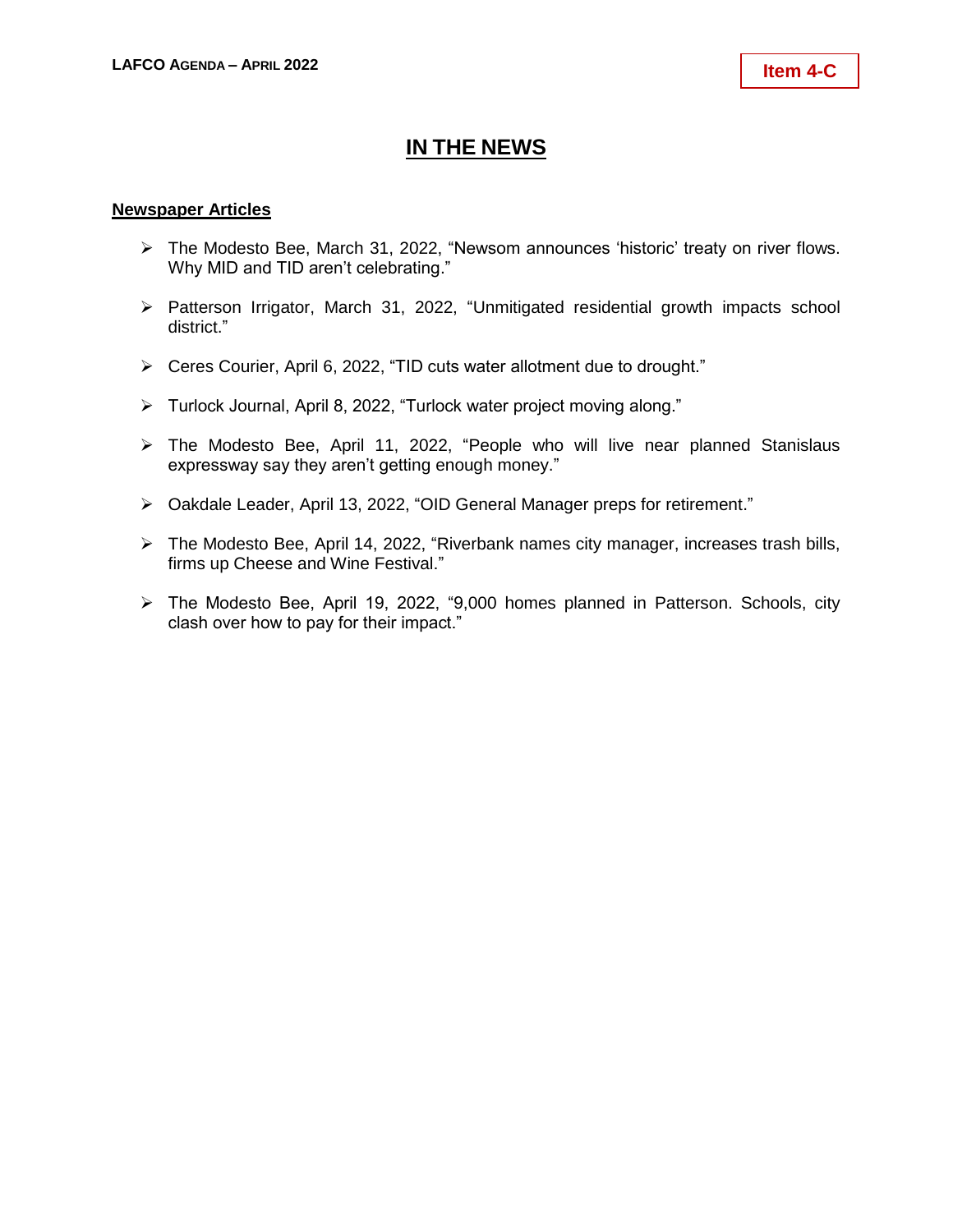# **Newsom announces 'historic' treaty on river flows. Why MID and TID aren't celebrating**

#### BY JOHN HOLLAND

Gov. Gavin Newsom announced a "historic" agreement on Central Valley river flows Tuesday, but key irrigation districts in Stanislaus County were not parties to it.

The agreement spells out \$2.6 billion in spending over eight years on efforts to protect salmon and other fish. Cities and irrigation districts would sacrifice some of their supplies in the Sacramento and San Joaquin rivers and their tributaries.

"I am thankful to our partners on this historic agreement and look forward to continued collaboration as we adapt for the future," Newsom said in a news release.

The Modesto and Turlock irrigation districts, which divert the Tuolumne River, said in a joint email that they were not involved in the negotiations. And they said they would not have consented to the pact in any case because it would take too much water from current uses.

"Despite the harrowing challenges of a third year of drought, an additional 186,688 acre-feet would have been released from the Tuolumne River over the last two years if the (agreement) was in place, accounting for a 71% increase over current regulatory conditions," the districts said.

MID and TID have pushed for several years for a Tuolumne agreement that would modestly increase releases from Don Pedro Reservoir for lower-river fish. They said Tuesday that they remain open to discussions with the state. The districts propose nonflow measures for fish, such as restoring spawning gravel.

The Oakdale Irrigation District has done the same on the Stanislaus River. General Manager Steve Knell said by email that he was not aware of the Valleywide negotiations until very recently.

Part of the Tuolumne goes to a San Francisco-owned system serving much of the Bay Area. That city's Public Utilities Commission remains in talks with the state, spokesman John Coté said.

LESS WATER FOR RICE AND L.A.

The 34-page memorandum of understanding includes the agencies supplying water for Sacramento Valley's rice farmers, the city of Sacramento and its suburbs, most of urban Southern California and the Westlands Water District, the largest farm-water agency in the San Joaquin Valley.

"We actually have a critical mass of players — water users, federal agencies, state agencies that are going to move forward," said Wade Crowfoot, Newsom's natural resources secretary. "We're not waiting any longer."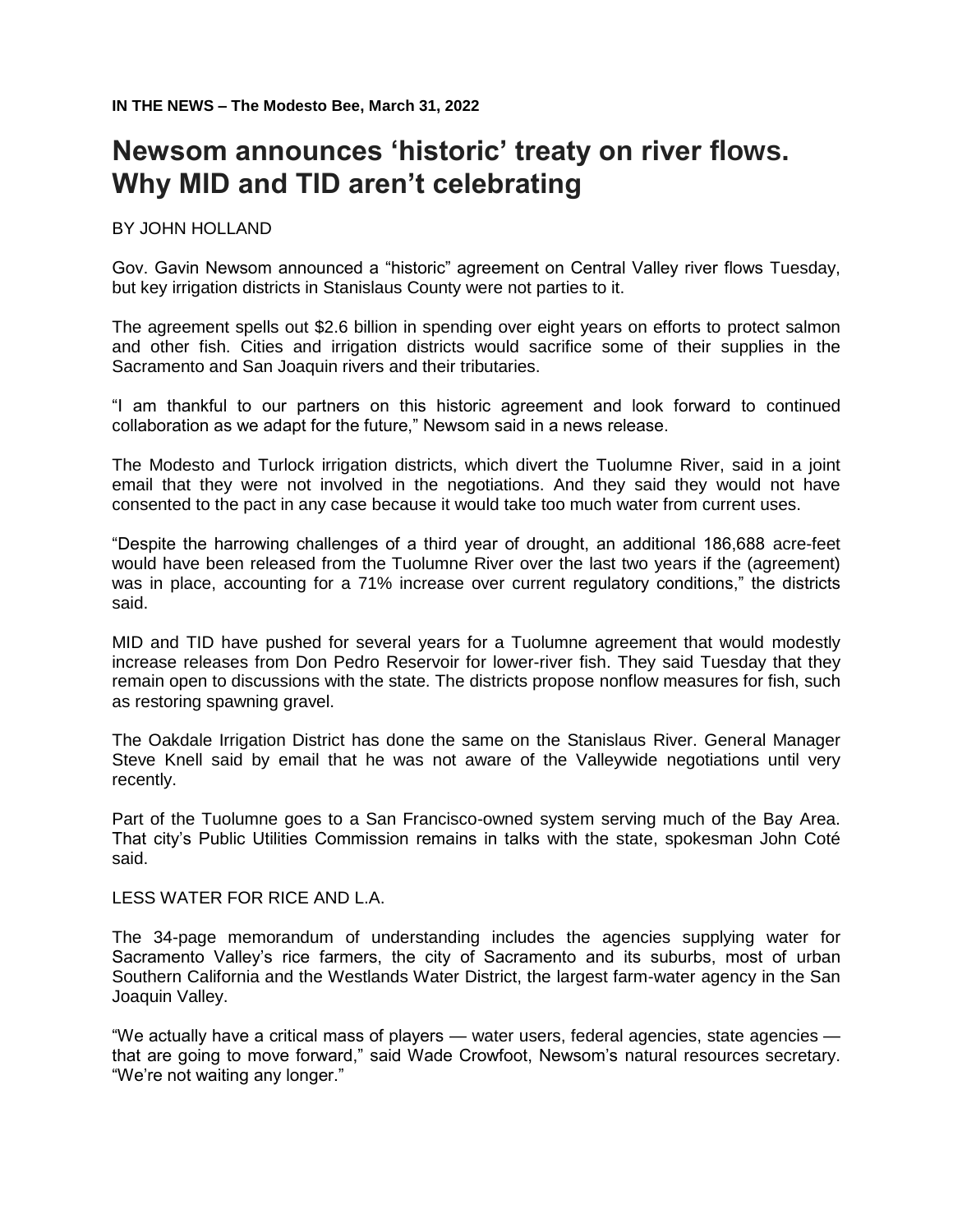#### **IN THE NEWS – The Modesto Bee, March 31, 2022 (Continued Page 2)**

Last fall, the administration sent a warning to MID, TID and other holdouts: Without their cooperation, the State Water Resources Control Board would go ahead with a plan that would seize considerably more of their water than what's called for in the voluntary agreement.

"We anticipate that," said Jared Blumenfeld, secretary of environmental protection. "It's really important that we have a regime to make them provide (river) flows, because otherwise, if we didn't, it would put an undue burden, an unfair burden on the folks signing the (voluntary agreements)."

#### 'FAR LESS THAN HALF OF WHAT'S NEEDED'

Environmentalists have been objecting to the voluntary program for years, saying Newsom's compromise doesn't go nearly far enough to protect the fish. Instead, they've been calling on the state board to simply order farms and cities to leave more water in the rivers.

The added water for the environment "is far less than half of what's needed," said Doug Obegi, a lawyer with the Natural Resources Defense Council. He scoffed at the idea that the voluntary plan would solve California's litigious water climate, saying, "How do you bring peace to a process when you exclude from the room" environmentalists and other key players?

The document that state officials unveiled Tuesday isn't a legally binding settlement, but officials said it spells out the parameters of an enforceable plan.

Under the plan, farmers and cities would leave up to 824,000 acre-feet of additional water in the rivers that flow into the Sacramento-San Joaquin Delta during certain months of the year.

The state and federal governments would pay for the bulk of the plan, though local water agencies would contribute more than \$660 million. The funds will go to restore nearly 30,000 acres of habitat. Some of the funds will reimburse Sacramento Valley rice farmers to leave their fields unplanted so more water stays in the Sacramento River.

State officials said the proposal won't be implemented for at least two years as it winds its way through the regulatory process. But they insist it's still faster than if the water board had unilaterally acted on its own. That inevitably would have triggered an avalanche of lawsuits requiring close to a decade to resolve.

#### ALMOST ALL WETLANDS ARE GONE

The dams that ring the Valley cut migratory fish off from their spawning grounds, more than 90% of the state's wetlands have been plowed or paved over, and at various times of year more than half of the river flow is diverted for human uses.

Chuck Bonham, the director of the Department of Fish and Wildlife, said Tuesday the settlement proposal is the best way to save what little habitat is left.

"We need to have done this stuff a decade ago," he said. "California has more imperiled species than any other state in the union. I don't want to fight about this stuff anymore. It's going burn out the clock."

*Sacramento Bee staff writers Ryan Sabalow and Dale Kasler contributed to this report.*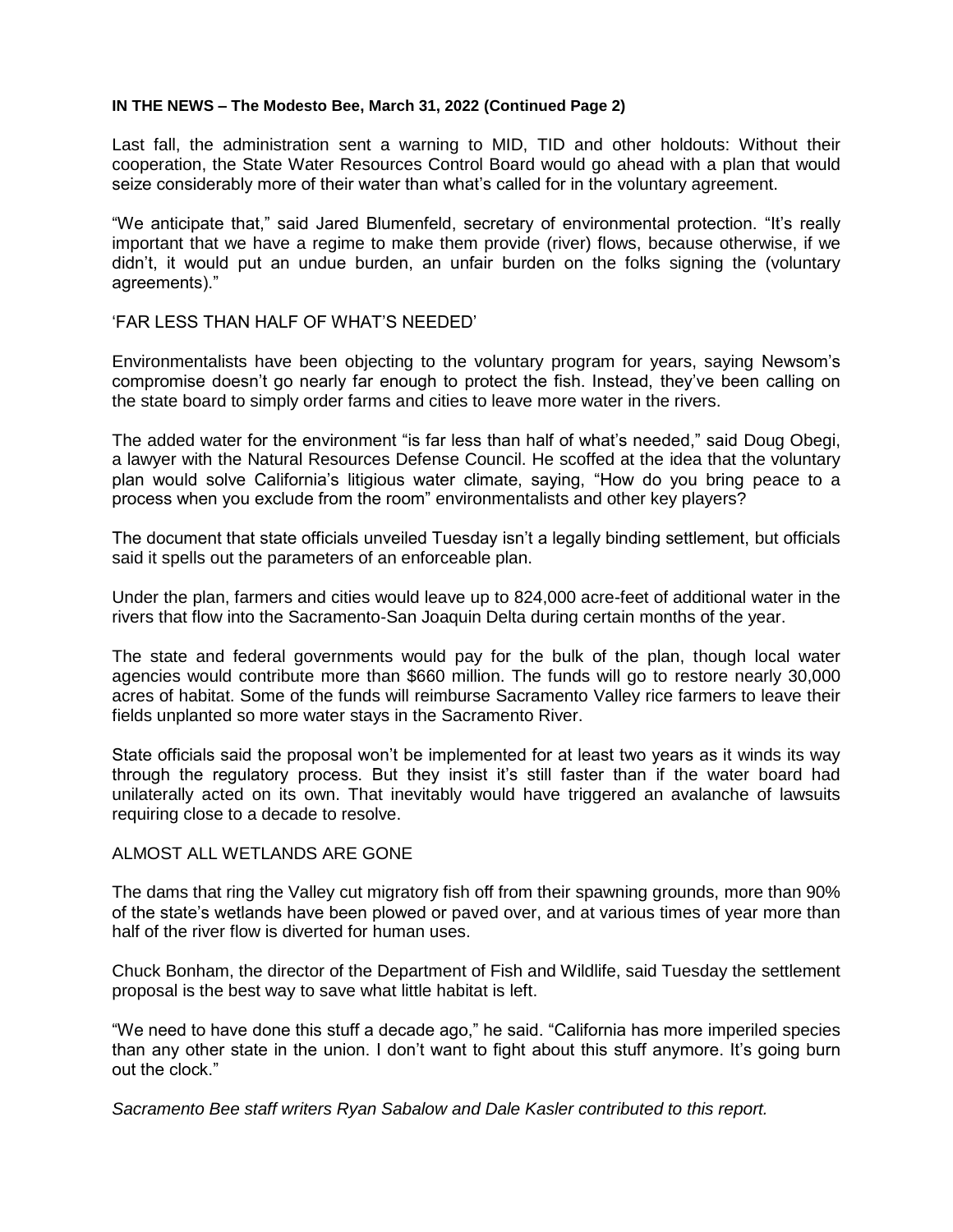# **Unmitigated residential growth impacts school district**

BY CEE CEE HOWELL

A mitigation agreement established between the Villages of Patterson project developers Joe Hollowell and Bruce Harrington, and Patterson Joint Unified School District in 2006 was recently described by Assistant Superintendent Jeff Menge as "well-defined" and "collaborative."

However, the district's mitigation agreement is just one small, significantly consequential component of what has become a contentious and storied evolution of residential development in Patterson.

Immediately after Menge complimented the original mitigation agreement during a school board workshop, he informed attendees that three or four current developers of the project have not followed the agreement. "Several developers have since, and continue to, stray from the original agreement."

The mitigation agreement calls for each developer to pay building fees up front to facilitate the district's ability to increase infrastructure concurrently, as needed, to house the increased student population. Without naming any of the developers Menge told attendees of a growth workshop, "So far, one developer did begin construction on his model homes without prepayment of any of his lots, and never fully paid his obligation until one of the builders picked up his tab. A second developer has ignored the agreement entirely and has been building homes without any prepayment of any kind. This same developer is also demanding the district reduce our fees as promised in the agreement for higher density homes, because he says the profits won't be high enough."

Due to the housing market crash and Great Recession that occurred soon after the development was approved, the district chose to delay a new school buildout. The addition of a new wing at Walnut Grove provided housing for incoming students while allowing "them [developers] get the development off the ground."

According to Menge, in an effort to show goodwill to the developers with hopes that future mitigation agreements would be easily agreed upon, the district also made a concession with developers that allowed them to pay a portion of the fees upfront rather than all of them as stipulated in the mitigation agreement. According to the district, those concessions have not been reciprocated.

Menge did not name any of the developers but told those attending one of the board's growth workshops that "So far, one developer did begin construction on his model homes without prepayment of any of his lots, and never fully paid his obligation until one of the builders picked up his tab. A second developer has ignored the agreement entirely and has been building homes without any prepayment of any kind. This same developer is also demanding the district reduce our fees as promised in the agreement for higher density homes, because he says the profits won't be high enough."

Compounding the district's facilities needs brought on by developers not following the mitigation agreement is the city's decision to delay the \$12,000,000 payment due to the district.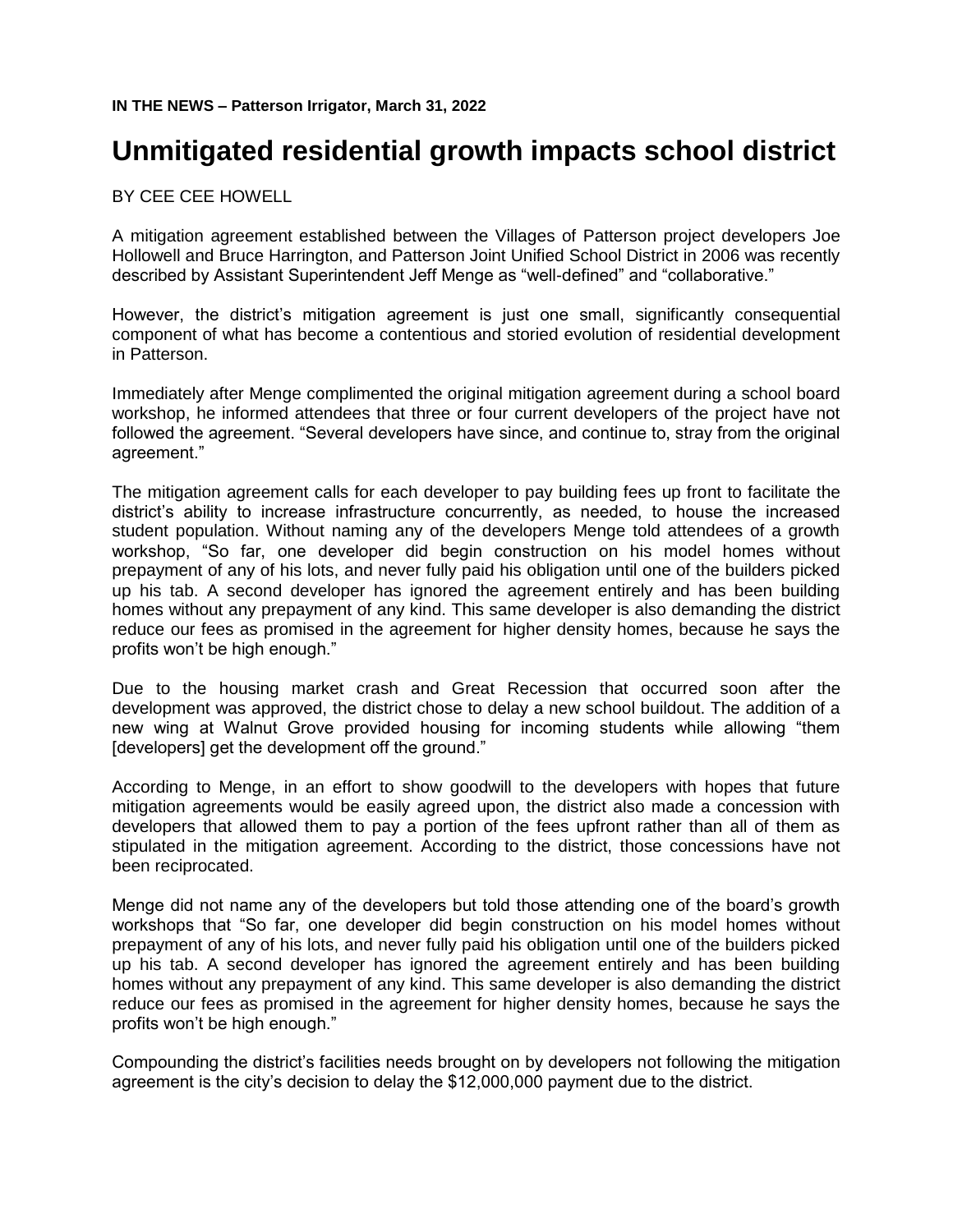#### **IN THE NEWS – Patterson Irrigator, March 31, 2022 (Continued Page 2)**

In 2018 the City Council, acting as the board of the West Patterson Financing Authority (WFPA), formed Communities Facilities District 2018-01 (CFD - often called Mello Roos). The WPFA issues bonds through individual CFDs that allow the city and developers to leverage the cost of certain infrastructure and public improvements within a development project.

Within the city's Villages of Patterson development agreement, CFD 2018-01 is to provide \$12 million dollars to PJUSD to offset the costs associated with project students. Specifically, the development agreement approved in 2006 lists the school district as an estimated first priority.

In September 2021 the city first released 6.5 million dollars in bonds to primarily expand the city's wastewater treatment plant.

In December of 2021 the council voted to approve the second bond issuance to reimburse land owners [developers] for certain "eligible improvements and facilities."

According to Resolution 2021-03, "Upon the issuance of two hundred (200) new building permits in the Villages commencing after June 1, 2021, or as soon as the Board may issue a second series of bonds through CFD 2018-1 sufficient to generate five million dollars (\$5 million) in bond proceeds, the Finance Director shall bring a Resolution of Issuance to the Board for the Board to authorize a second bond issuance in connection with CFD 2018-1."

These facility and fiscal issues have so far been circumstances that the district has been able to navigate.

By redirecting all sixth grade students from Walnut Grove and Creekside Middle back to their home elementary schools, and further consolidating all seventh and eighth grade students from Walnut Grove into Creekside the district was able to continue serving those students with minimal to moderate impact to students.

Improvements at PHS that include the new science building and theater, which will also house additional classrooms, were funded by a community supported bond. The expansion will delay the campus' need for portable units as it is expected to house approximately 2,600 students before the new high school is built on the Zacharias Property.

However, impacts from the Villages of Patterson project are not the only ones the district faces.

With three other planned residential developments currently approved, and one already underway, the district faces significant impact that could have, and they say should have, been mitigated long before ground was broken.

#### BALDWIN RANCH ZACHARIAS MASTER PLAN

The city faced great scrutiny when it first considered rezoning part of the West Patterson Business Park from light industrial to residential/commercial in November 2020.

Despite the concerns voiced by the county supervisors' and planning offices, residents, the superintendent's office, and many other vested parties the request was approved and a short time later plans for residential development were underway.

The rezoned areas have since been included in the Baldwin Ranch Zacharias Master Plan and consist of three separate residential developments.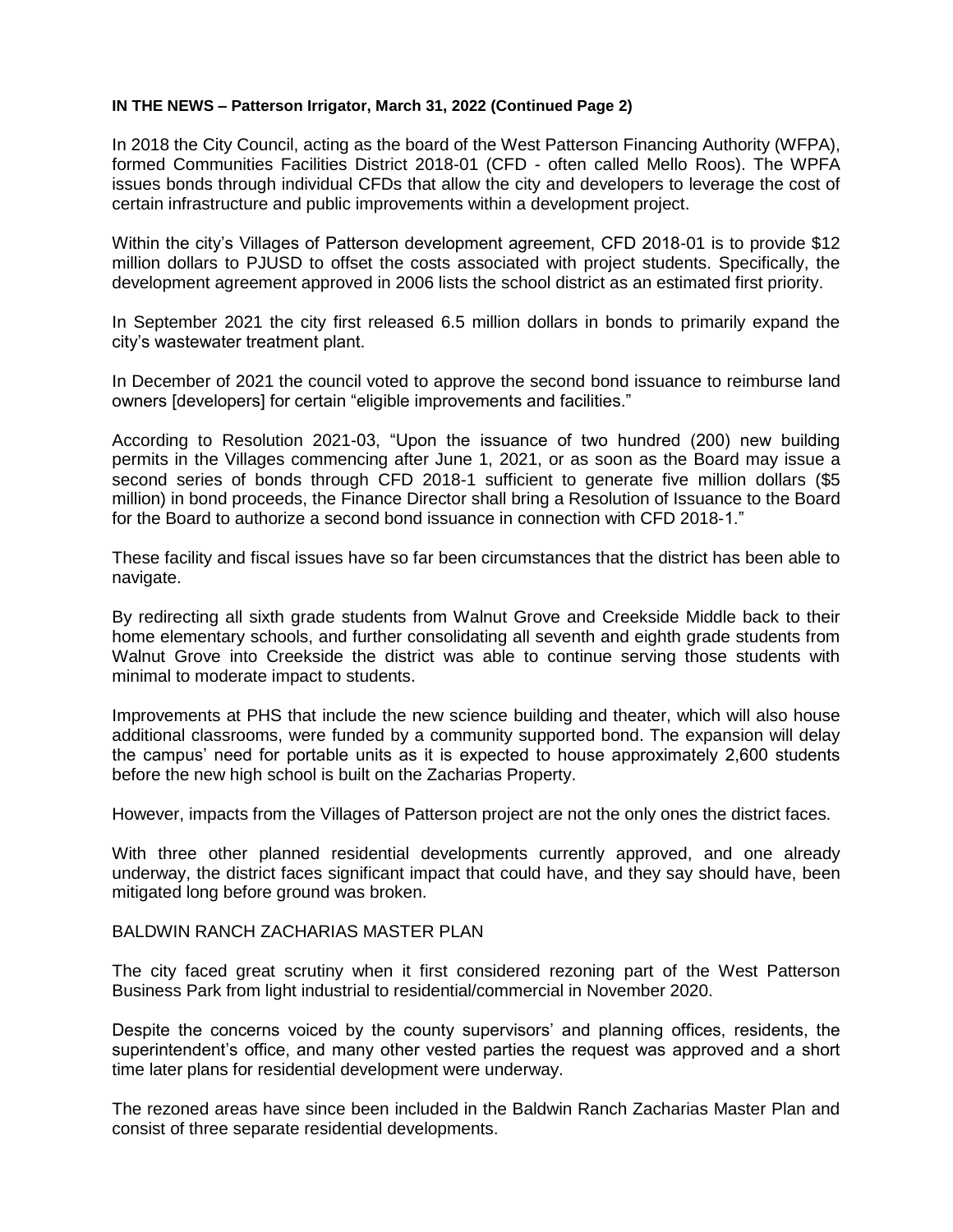#### **IN THE NEWS – Patterson Irrigator, March 31, 2022 (Continued Page 3)**

Originally the Baldwin Ranch Master Plan was a development project south of the city's corp yard. The plan included 305 residences adding a projection of 191 students. That plan was amended to include the Baldwin Ranch North project that is already under construction north of the city's corp yard on Baldwin Road, near Calvinson Parkway.

According to the district, city and county officials had, at best, not received all information pertinent to the project prior to approval. At worst, the district has implied that officials were purposely misled.

Former Director of Community Development David James and the applicant developer Joe Hollowell told planning commission members and council members that the district had been well involved with the project plans.

Statements of "robust communication," and being "committed to working with the school district," were said by the two men but the district denies their claims in practice. The superintendent's office has repeatedly asserted during public comments that the developer and city staff did not include the district in the planning of these developments. In fact, the district claims that their requests to be included in development meetings were ignored.

Menge previously told the board, "Our district submitted a written response to the draft Environmental Impact Report addressed to Gruber Consultants on Nov 12, 2020, expressing our concerns about the impact the Baldwin Ranch project would have on our schools when we were made aware of this project. However, this information was not submitted to either the planning commission or the city council and was not included in the final draft of the report."

The district has since sent letters regarding this specific claim to the County Board of Supervisors Chairman Terry Withrow as well as Patterson's Mayor Pro-Tem Dominic Farinha.

When complete, Baldwin Ranch North will result in a population increase of about 280 students, leaving the district to figure out how to accommodate approximately 470 total students from both projects with no mitigation plans by the developer beyond state mandated impact fees that the district says, won't cover the cost of a wing of classrooms.

Hollowell, who was in receipt of a signed development agreement a week after the board of supervisors approved the plan, has told stakeholders that students generated by the project will go to Apricot Valley. An elementary school that is nearly at capacity with no room to build out.

The development agreement for the Zacharias project is expected to be presented to council for approval in approximately two months.

In February, Menge told stakeholders that discussions with developers were ongoing and that they were working to come up with a mitigation agreement. However, Menge told those gathered for a recent growth workshop that discussions with one of the developers were not going as well as they had been.

Once again not publicly naming the developer involved, Menge told stakeholders, "In recent conversations with one of the developers of Zacharias it was explained to the district that the impact to schools, and indirectly the community, 'isn't their problem.' They further explained they [developer] shouldn't have to meet with us, and they felt they should only have to pay state mandated minimum fees, and they felt a little like the school district is being greedy in our requests."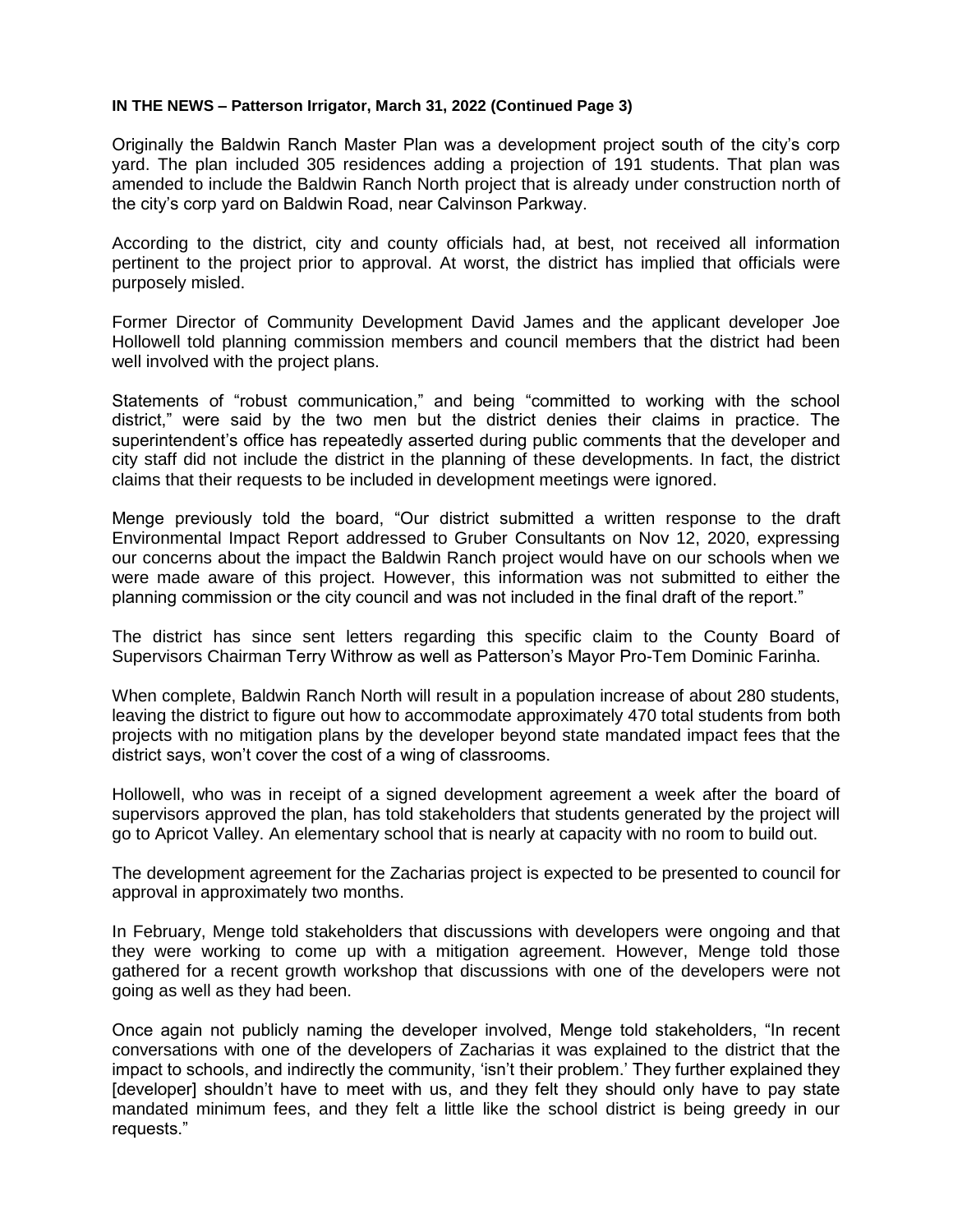#### **IN THE NEWS – Patterson Irrigator, March 31, 2022 (Continued Page 4)**

A mitigation agreement that meets the long-term needs of a district to the benefit of a community is more complex than a developer writing a check. A robust mitigation agreement will cover a range of concerns that includes timing of fees, pacing of construction, and appropriate school sites decided upon with input from the district following state guidelines.

At full build-out, the Zacharias project is expected to generate 3,000 students – increasing the district's total population by half of the current total.

In a statement from February, Superintendent Phil Alfano said, "I want to make it clear that we are not against development, but we also don't want to go back to the days where families were forced onto year round scheduling and shoddy portables to house students impacted by poorly mitigated residential development." According to the district, that scenario is now unavoidable.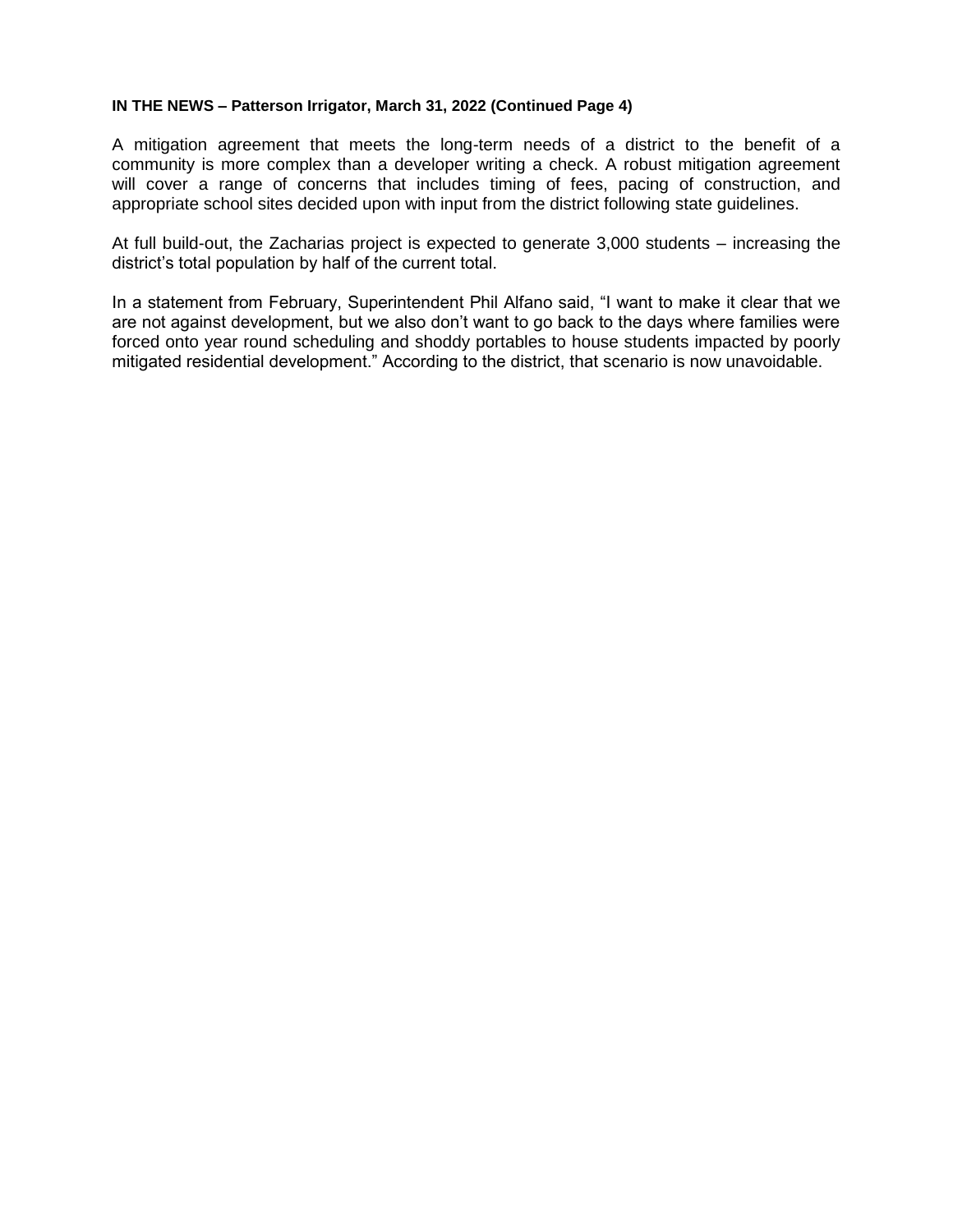# **TID cuts water allotment due to drought**

# BY KRISTINA HACKER

"Pray for Rain" signs may start popping up once again around Stanislaus County with the continuation of extreme drought conditions.

California is experiencing one of the driest starts to spring in decades, data showed Friday, and absent a heavy dose of April and May showers the drought will deepen and that could lead to stricter rules on water use and another devastating wildfire season.

New readings showed the water in California mountain snowpack sat at 38 percent of average. That's the lowest mark since the end of the last drought in 2015; only twice since 1988 has the level been lower.

State officials highlighted the severity of the dismal water numbers as they stood at a snow measuring station south of Lake Tahoe, where the landscape included more grass than snow. At the deepest point measured there, there was just 2.5 inches (6.35 centimeters) of snow.

"You need no more evidence than standing here on this very dry landscape to understand some of the challenges we're facing here in California," said Karla Nemeth, director of the California Department of Water Resources. "All Californians need to do their part."

Nearly all of California and much of the U.S. West is in severe to extreme drought, according to the U.S. Drought Monitor. Last July, Gov. Gavin Newsom asked people to cut their water use by 15 percent compared to 2020 levels, but so far consumption is down just six percent. State reservoirs are filled far below normal levels.

About a third of California's water supply comes from melted snow that trickles into rivers and reservoirs. April 1 is when the snowpack typically is at its peak and the date is used as a benchmark to predict the state's water supply in the drier, hotter spring and summer months. The next few weeks will be critical to understanding how much of the melting snow is ending up in state reservoirs instead of evaporating or seeping into parched ground.

The nearly 11 inches (28 centimeters) worth of water sitting in snow in the Sierra Nevada along California's eastern edge is the lowest reading since the depth of the last drought seven years ago, when California ended winter with just five percent of the normal water levels in the mountains, according to the department.

The numbers mark a disappointing end to California's winter, which began with heavy December storms that put the snowpack at 160 percent of the average. But there has been little precipitation since Jan. 1.

Ceres' water year is looking just as bleak as the rest of the state's.

"Last year around this time is when we started to see the losses in the snowpack and we pretty much ran out of our snowpack around the middle of May," said TID hydrologist Olivia Cramer during the March 22 TID Board meeting. "Now we're sitting at a lower value and we're already seeing those losses. If we're tracking at a similar rate of losses as we did last year, we could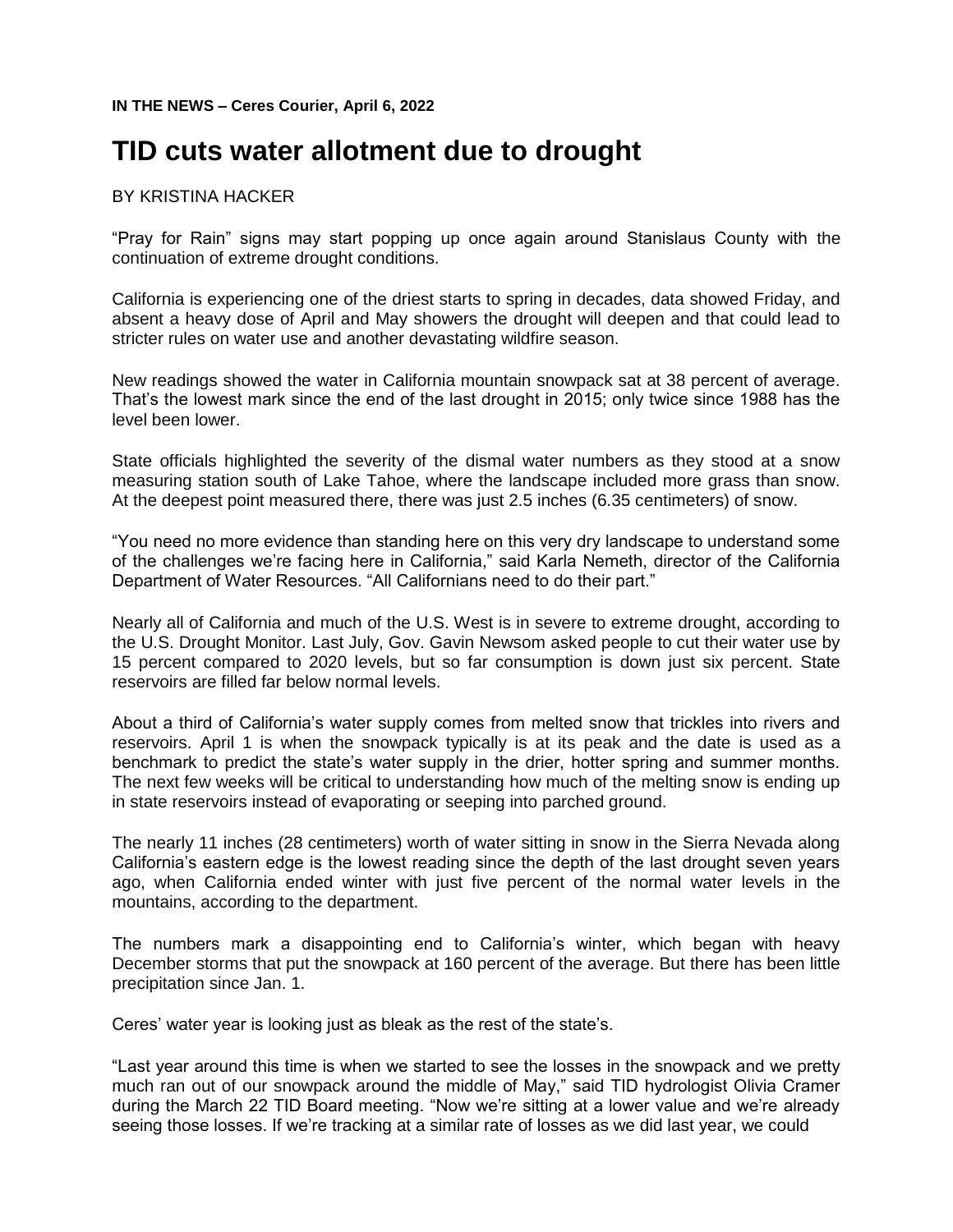#### **IN THE NEWS – Ceres Courier, April 6, 2022 (Continued Page 2)**

see snowpack running out at the beginning of May or the end of April. It's really significant as we're looking at Don Pedro to when we can see peak inflows coming in. In a really good water year, you're looking at June/July you get your peak runoff. This year we're looking at end of April, beginning of May."

Due to the lack of precipitation and windy conditions, the Turlock Irrigation District started its irrigation season early. A planned April 7 start was moved to March 28. TID directors voted to move up the start date, but lower the anticipated 28-inch irrigation allotment to 27 inches and keep the season end date (for the time being) at Oct. 12.

Even with the lower allotment, TID irrigation customers are better off than many other areas around the region.

Federal officials announced Friday that municipal and industrial users that rely on water from the Central Valley Project will get less than planned. About 70 of the project's 270 contractors receive water for household and business use in the agricultural region that includes the greater Sacramento and San Francisco Bay Area. They had been told to expect 25 percent of their requested supply earlier this year, but the U.S. Bureau of Reclamation now says they will only get what's needed for critical activities such as drinking and bathing. A lot of urban water use goes to outdoor landscaping.

Farmers who rely on water from the federal project were told earlier this year not to expect any water.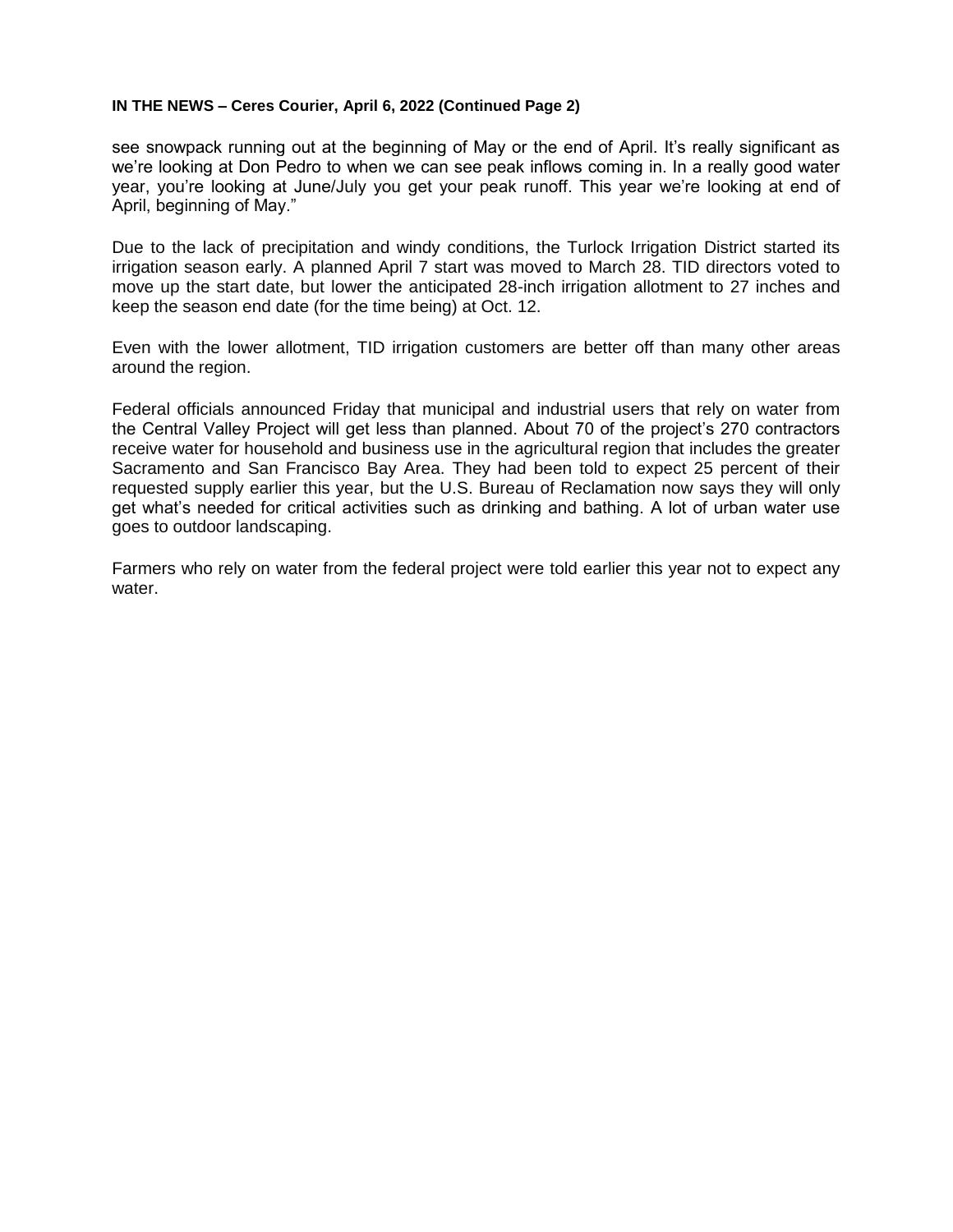**IN THE NEWS – Turlock Journal, April 8, 2022**

# **Turlock water project moving along**

# BY KRISTINA HACKER

Crews were out working along Berkeley and Taylor roads this week fitting pipeline that will bring the residents of Turlock a new source of drinking water, hopefully, by next year.

Through the Regional Surface Water Supply Project, Tuolumne River water will be treated at a new state-of-the-art water treatment plant to provide Ceres and Turlock with clean, safe, reliable drinking water. The City of Turlock has been working for 30 years to secure this alternate drinking source, as its current drinking water supply is 100% groundwater — and dwindling.

Studies for the project began in 2016, with design taking place from 2018 to 2021. Last year, construction on the project began. The transmission pipeline to Turlock, which will transport 30 million gallons of water per day from Fox Grove to a storage tank on Quincy Road, is nearly complete.

In December 2017, the City of Turlock adopted a new water rate structure beginning in 2018 and increasing every year for five years to help service current groundwater wells and fund the new \$220 million surface water treatment project. Turlock and Ceres borrowed \$184.9 million for the plant after receiving \$35 million in grant funds, but borrowing from the State Revolving Fund at 1.2% interest rate has saved the project \$100 million it would have incurred through municipal bond financing.

The new water rate schedule was projected to see a single-family bill at \$36 a month for water in 2017 rise to \$42 a month starting in March 2018, \$49 a month in 2019, \$57 in 2020, \$67 in 2021 and \$79 in 2022. The new rate includes a \$25 month service fee for the typical singlefamily home, which covers the cost of securing the water source and delivering it to the customer.

To keep up to date with the water treatment facility's construction, visit [www.stanrwa.com.](http://www.stanrwa.com/)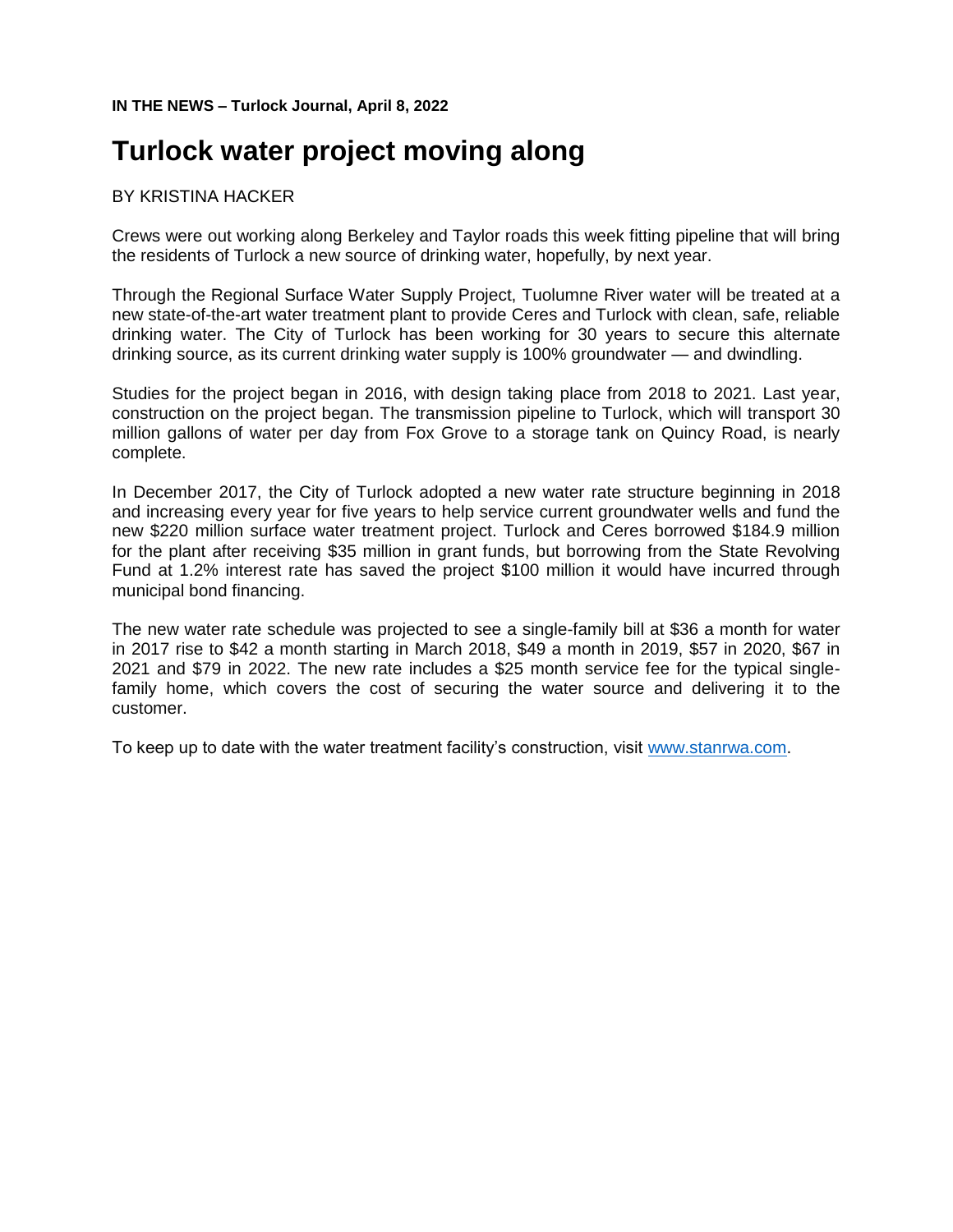# **People who will live near planned Stanislaus expressway say they aren't getting enough money**

BY KEN CARLSON

As the process begins to build a four-lane expressway through northern Stanislaus County, some people who will lose their homes to the project say they aren't getting enough money to relocate.

The North County Corridor is a four-lane expressway designed to improve west-to-east traffic flow and relieve growing congestion in Stanislaus County.

But it won't be built without uprooting some people from their homes.

The county began the process of acquiring four properties last week through the eminent domain process if settlements are not reached for right of way.

The county is trying to acquire a one-acre piece on Roselle Avenue, including a 4,800-squarefoot home and 1,600-square-foot second home, as well as nine acres of vacant land owned by the same family. The land is needed for a new interchange where the expressway will cross over Roselle Avenue north of Modesto.

In July, the county's right-of-way consultants offered \$1.18 million for the property with the two homes and \$330,000 for the nine acres, based on appraisals of fair market value. The owners have not responded with a counteroffer, a county report said.

Connie Gilbert, one of the owners, told county supervisors at their meeting last week that communication has been poor. The county has not offered nearly enough to buy a comparable home, Gilbert said. Her family has talked to attorneys but hopes to avoid a dispute in court, she added.

"We have talked to several attorneys and don't want to go through that process," Gilbert said. "If it means we have to fight, then we are going to fight."

#### HOUSING MARKET 'HORRIBLE'

In some cases, the county will need to reach a settlement for expensive real estate with owners who are losing their dream homes. The county is also faced with displacing older people on limited incomes who will have trouble finding a new home in a difficult housing market.

Can Lu, a Vietnam War veteran who was once held as a prisoner, said he and his wife live on fixed incomes and they can't afford a mortgage. A county-hired appraiser said their 2.8-acre residential property on Claribel Road near Terminal Avenue is worth \$375,000.

"The market for homes is horrible," Lu said. "You look (at a home for sale) and two days later it's sold. ... If you can find me a place, I will go."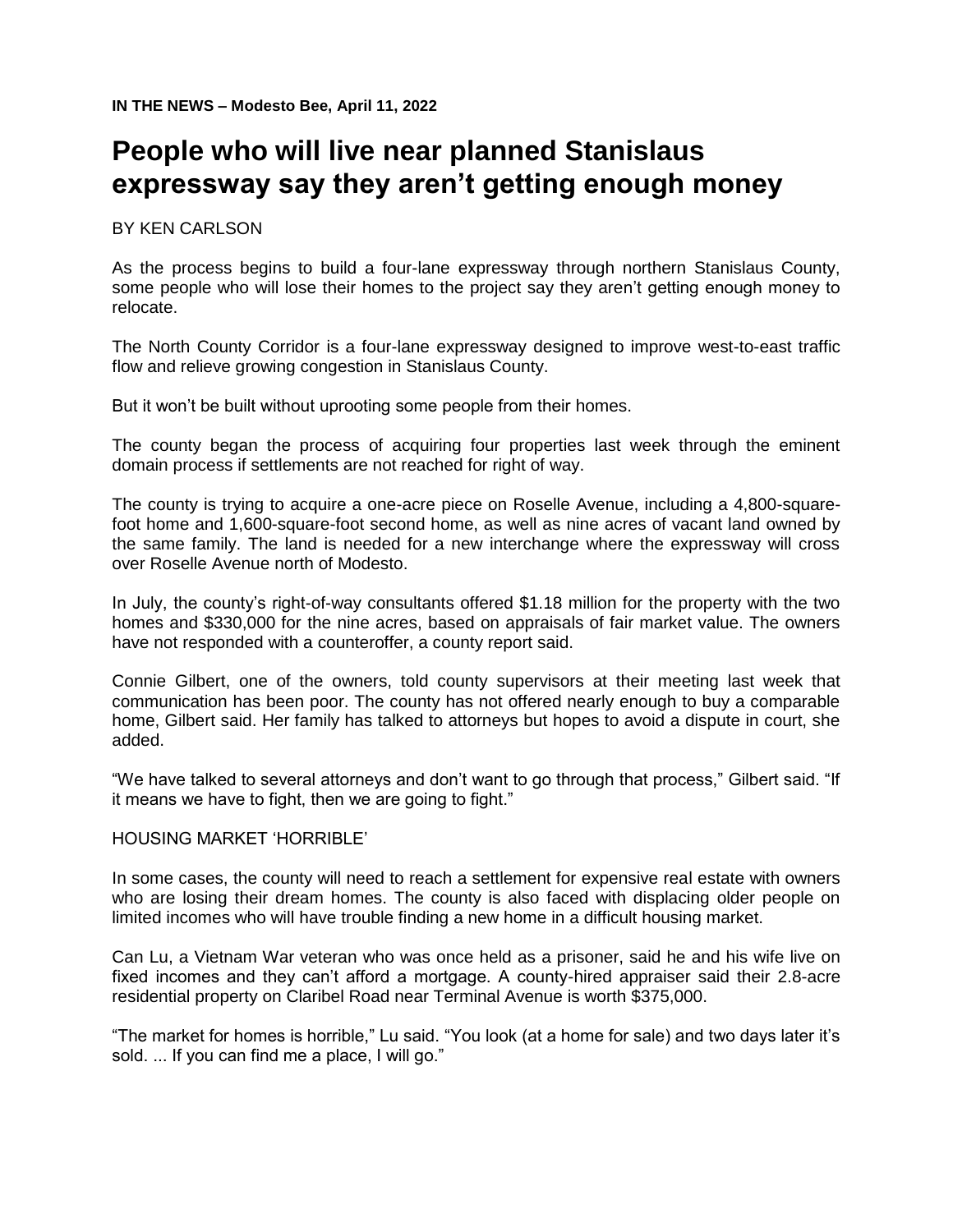#### **IN THE NEWS – Modesto Bee, April 11, 2022 (Continued Page 2)**

The board voted unanimously last week to start the eminent domain process for the Gilbert and Lu properties, and another custom home on Claribel Road, just east of Terminal Avenue, because the county is not close to settlements with the owners.

The county is a partner with Modesto, Riverbank, Oakdale, the Stanislaus Council of Governments, the state and federal government in the 18-mile North County Corridor project, which will run from McHenry Avenue to a connection with Highway 120 six miles east of Oakdale. It will use Kiernan Avenue as a link to Highway 99.

State and federal agencies handled the environmental review but the county is working on building a 3-mile segment from Oakdale Road to Claus Road. The new expressway will veer south from the Claribel and Oakdale Road intersection near Riverbank's Crossroads shopping center and then turn east to parallel Claribel Road to a new intersection at Claus Road.

The plan includes grade separations to take expressway traffic over Roselle Avenue, the Burlington Northern Santa Fe railroad and Terminal Avenue. A realignment of Claribel Road will cut directly across the Lu family property, where the retired couple live in a 1,424-square-foot house.

### PHASE AFFECTS DOZENS OF PARCELS

Almost 60 parcels are affected by this construction phase, and of those, the county will likely have to completely acquire 13, a county staff report said.

Before giving approval to start the eminent domain court process for the four parcels last week, county supervisors said there is still room for discussing sales price, relocation assistance through the state and other settlement costs. Approval of the resolution will kick-start the court process so the county can take possession of the properties by spring 2023.

County Public Works Director David Leamon said the county has assured affected property owners they will be reimbursed for getting independent appraisals.

A county report said Lu and his wife, Phuong, did not make a "credible" counteroffer after a meeting with the county's right-of-way consultant last year. The owners were contacted on 10 separate occasions, the report said.

Lu said he speaks four languages and assisted special forces of the U.S. military in Vietnam. Two of their children have served in the military.

Board Chairman Terry Withrow thanked the veteran for his service to the country and the military service of his family members. Withrow promised the county will keep working with Lu and the other property owners to reach a fair agreement.

"We are going to make sure this works and is fair for everyone," Withrow said.

## \$1 MILLION OFFERED FOR ANOTHER PROPERTY

The county also initiated the eminent domain process for a 3,138-square-foot home, with a pool, on 2.3 acres on Claribel Road, just east of Terminal Avenue.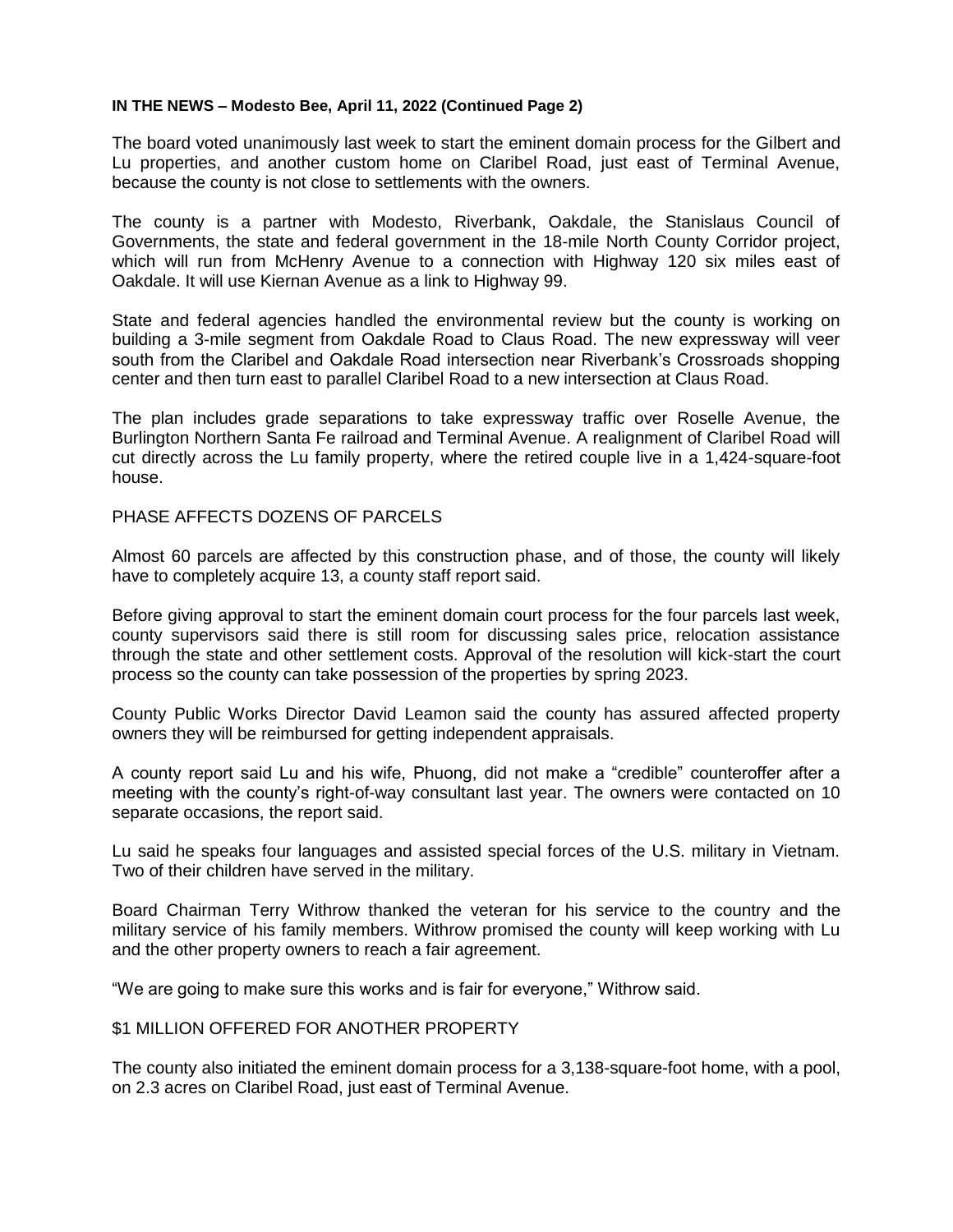### **IN THE NEWS – Modesto Bee, April 11, 2022 (Continued Page 3)**

The county's consultants, Overland Pacific and Cutler, offered \$1 million for the property. After the consultants met with the owners Aug. 8 to review the offer, the owners came back with a counterproposal of \$2,130,000 in December. According to the county, the counteroffer was not based on an appraisal or verified sales in the area.

A county report said a real estate broker informed the consultants he was assisting the owners with drawing up a second counteroffer, but it hasn't been received.

A representative for the owners told supervisors last week they need more time to find a suitable replacement home.

The funding plan for building the first phase of the expressway includes \$25 million in public facility fees, \$99 million from the Measure L road tax and state grants, and a \$20 million federal grant. The agency partners hope to build the 3-mile segment so it can open to traffic in 2025.

For a digital tour of various segments of the North County Corridor project, go to northcountycorridorphase1.com.

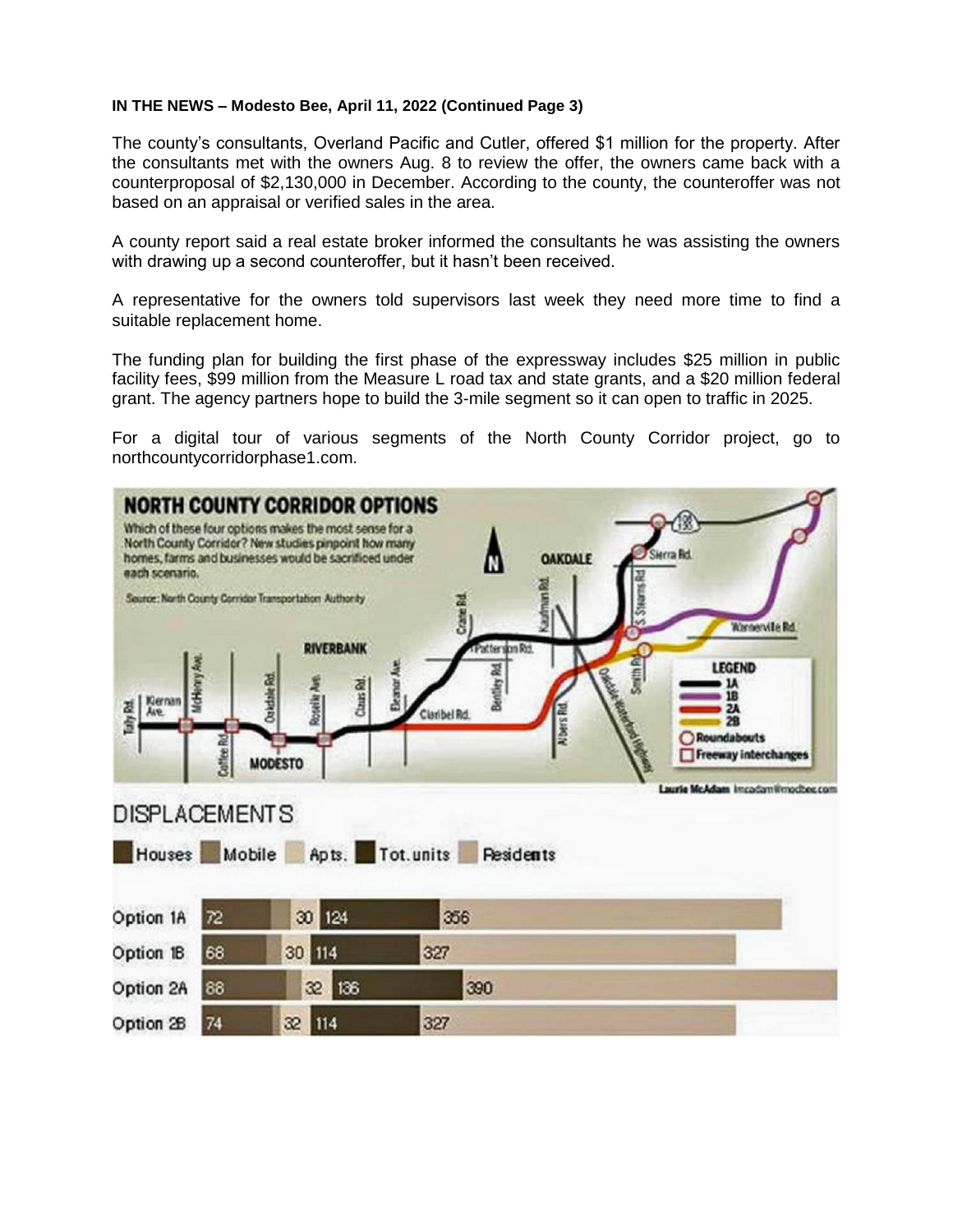# **OID General Manager preps for retirement**

Oakdale Irrigation District General Manager Steve Knell is retiring from the District at the end of May after serving as GM for the last 20 years.

Knell said, "I've been fortunate to have served as OID's General Manager. There is no better feeling at the end of a long career than to leave a place in better shape than you found it, and we have done that at OID. I say 'we' because had it not been for the strong Board of Directors over this period, who had a vision too of making a great district, and who more importantly supported and stood by their convictions, OID would not be as well positioned as it is today."

Knell came to the area after a 16-year career with the Imperial Irrigation District in Imperial, California and eight years with the USDA's Soil Conservation Service. Knell's background and experience brought a progressive era for OID.

Upon Knell's arrival, he immediately began working with the OID Board and public to develop a strategic plan outlining OID's framework for the future.

That effort led to the adoption of a Water Resources Plan in 2007 that detailed the rebuilding and modernization of OID's 100-year old water delivery system, and more importantly how to pay for it.

Using revenues generated from the sale of its surplus water, OID has been able to spend over \$100 million to-date on its rebuilding plan for OID. That commitment has produced a highly modern irrigation system with a high degree of efficiency and reliability for its customers.

Over 20 percent of OID's irrigation system is now fully automated utilizing some of the best industry technology found on the market. A testament to the success of the upgrades are the numerous visits OID gets each year from other irrigation districts in the Central Valley, Mexico and South America.

OID's conservation efforts had produced enough additional conserved water by 2011 to allow OID to annex and expand its irrigated agriculture base from 55,000 to 68,000 acres, adding support for the area's local agricultural heritage.

The enhanced water reliability from the rebuilding of OID has provided customers with significant drought resiliency as proven during the 2014-2016 drought and in this ongoing drought, as evidenced by those around OID facing water shortages.

On the financial side under Knell's leadership, OID has seen its cash and investments grow from \$14.5 million in 2002 to \$73 million in 2020, all while continuing to modernize and improve customer service to the agricultural industry OID serves.

Knell said, "OID has also be able to attract some of the best water professionals, office, field personnel and construction and maintenance staff one can find in the Central Valley. Collectively, all of these fine people have helped position OID to meet the water challenges of the future."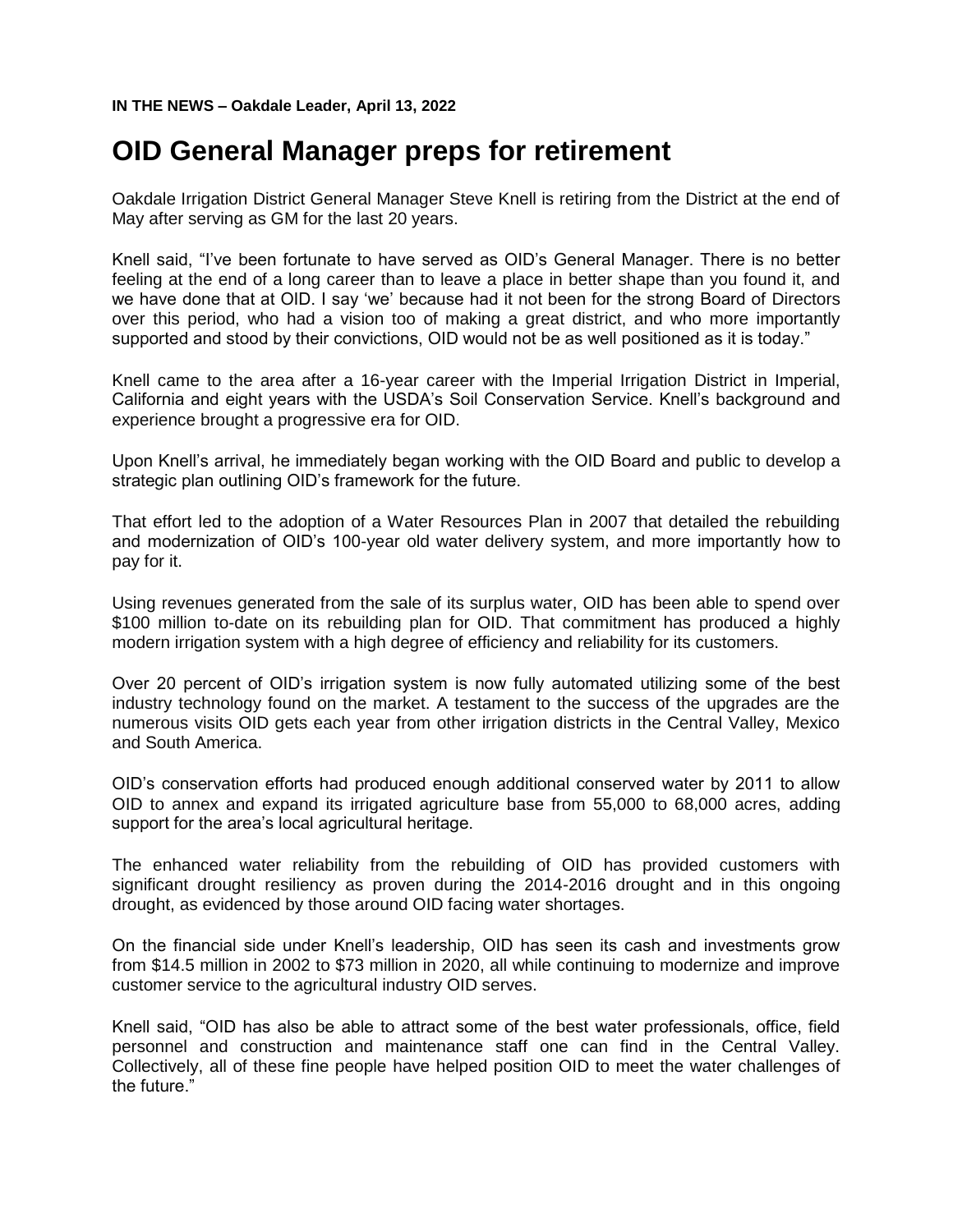# **Riverbank names city manager, increases trash bills, firms up Cheese and Wine Festival**

BY JOHN HOLLAND

Marisela Garcia is now the full-fledged city manager in Riverbank, where she grew up and has worked in city government for 25 years.

The City Council voted Tuesday night to appoint Garcia after three months as interim city manager.

The council also approved a roughly 50% increase in garbage rates due to a state mandate on yard trimmings and other organic waste. And it hired a company to put on the city's largest annual event, the Riverbank Cheese and Wine Festival, in October.

All three votes were 4-0. Mayor Richard O'Brien was absent.

Garcia has overseen the city staff on an interim basis since Sean Scully left in January to become city manager in Lincoln, Placer County. She will make \$181,033 a year to start under the new three-year contract, with 5% annual raises if the council approves of her work.

"We knew from the beginning that she was overqualified, so it was a no-brainer," Councilwoman Rachel Hernandez said just before the vote.

Garcia has been assistant city manager since 2016 and previously was finance director and administrative services director. She also has worked in recreation.

"I'm really pleased and honored to serve a city council that is so cohesive, that has provided us with the guidance that we need in order to bring our city into the next phase of our growth," Garcia said after the vote.

## GARBAGE RATES ARE RISING ALL OVER

Riverbank's new garbage rates will take effect May 1, raising a typical home's bill from \$23.40 to \$35.25 a month. The increases also affect businesses and smaller generators of residential trash.

They will help the city comply with a state mandate to divert at least 75% of organic waste from landfills. Backers say this will reduce methane emissions that contribute to climate change.

Gilton Solid Waste Management asked for the increases as part of its new six-year contract with Riverbank. The company can seek up to 5% in each of the following years to keep up with general inflation.

The state law is prompting a major expansion of the composting already done in many cities. Rate increases are already in place for several other Stanislaus County cities and unincorporated areas.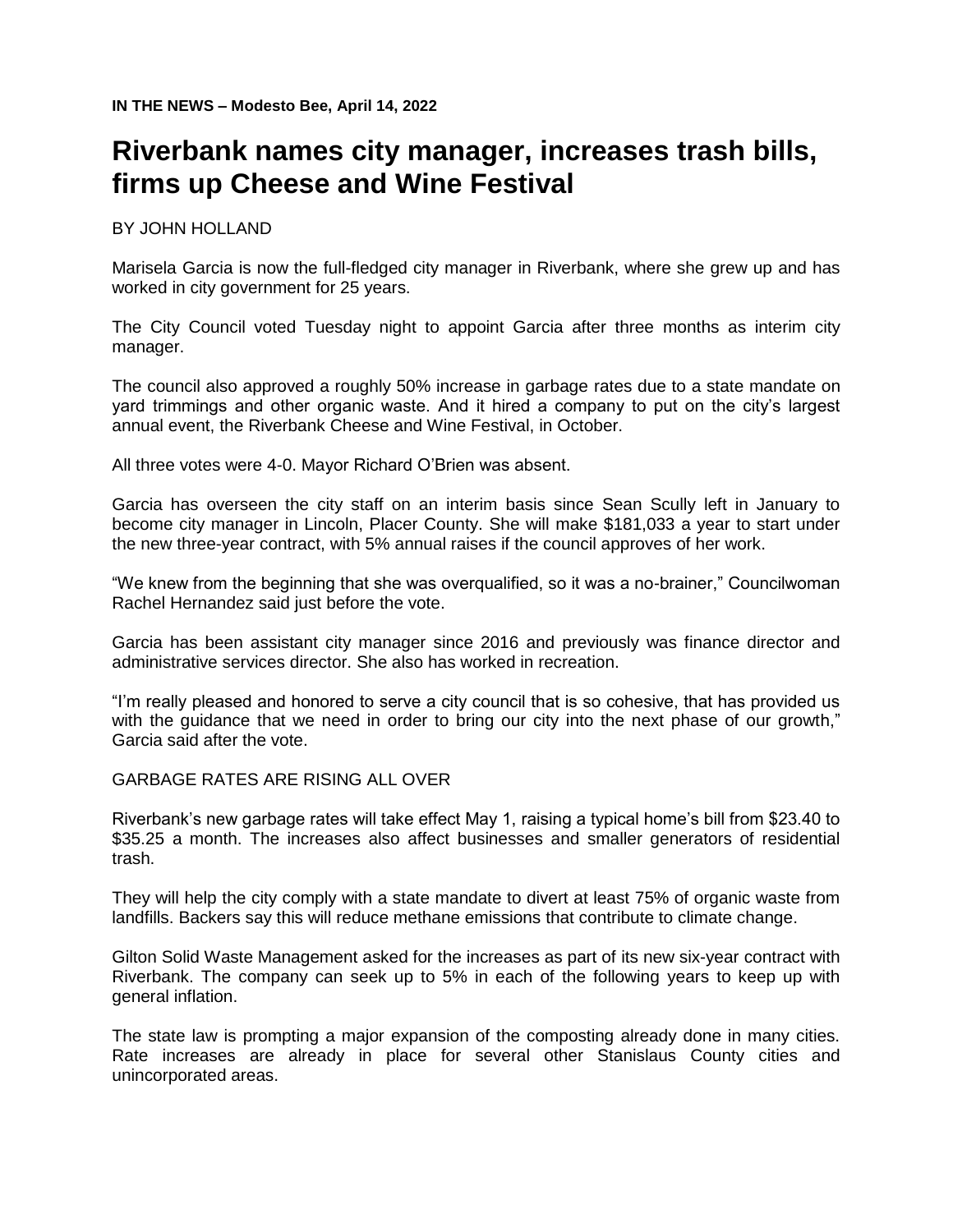# **IN THE NEWS – Modesto Bee, April 14, 2022 (Continued Page 2)**

The Riverbank council could not have approved the hikes if a majority of affected property owners objected. Only 98 did so during the period required by state law.

#### CHEESE AND WINE FESTIVAL CARRIES ON

The council agreed to have Simply Divine Events, based in Ripon, put on the Cheese and Wine Festival for a second straight year. It will take place Oct. 8-9 on several downtown blocks.

The 45th annual event will be back to full strength as COVID-19 wanes. It features music, vendors, a carnival, a car show and other attractions, along with the wine and cheese tastings.

The festival was first staged by the Riverbank Chamber of Commerce, then by the Riverbank Rotary Club and later Chris Ricci Presents of Modesto. The city is technically paying \$25,000 to the Ripon company, but it will be reimbursed via fees on festival vendors.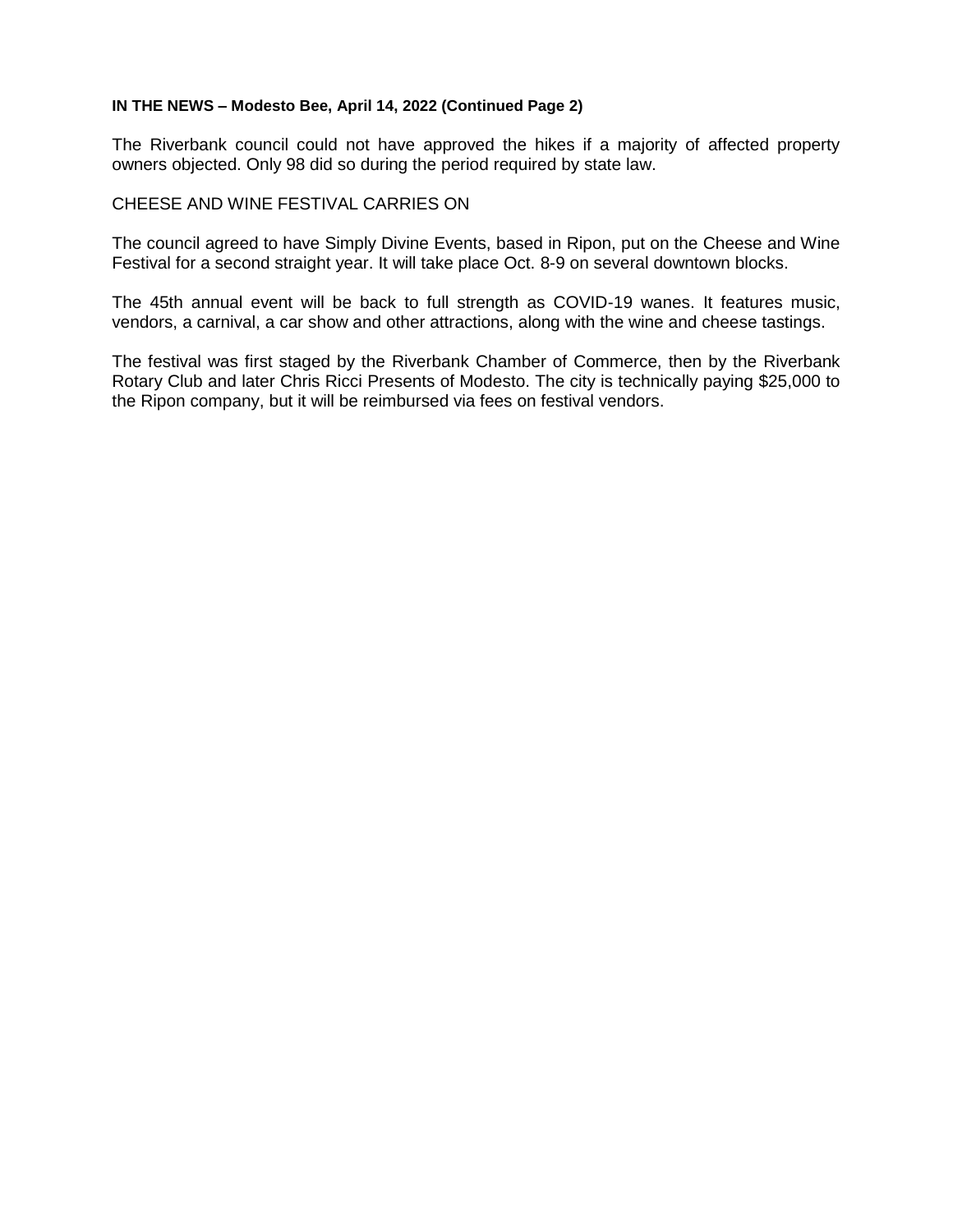# **9,000 new homes planned in Patterson. Schools, city clash over how to pay for their impact**

#### BY EMILY ISAACMAN

The city of Patterson and the Patterson Joint Unified School District each say the other is publicly misrepresenting its actions regarding impacts of residential developments on schools. The dispute stems from one critical issue: how schools are planned and paid for as the city of nearly 24,000 continues to grow.

Patterson could see four projects underway amid a housing shortage in the state and county.

Two housing projects are in progress. One, called Villages of Patterson, was approved in 2006 under different city and school administrations. Another, named Baldwin Ranch North, was confirmed in January after a pause of more than a year for the city to resolve issues with the county.

Two additional projects, known as Baldwin Ranch South and Zacharias, are working toward authorization in the coming months.

Altogether, the projects would add some 9,000 units that school leaders say would nearly double the district's enrollment from about 6,200. They worry they won't be able to collect enough money to finance the new schools they'll need, which they say would lead to overcrowded facilities and widely disliked multitrack year-round school schedules.

Multitrack year-round schedules rotate groups of students with staggered vacations throughout the year to increase capacity by up to one-third.

According to public meetings and interviews with The Bee, the city and school district seem to disagree on: the nature of their interactions, the city's authority to pause approval of a development project until the school district and developer agree on the amount and timing of fees, \$12 million related to housing approved 15 years ago, and the city's overall management of growth.

The school district has made its grievances public. Over the past month and a half, staff have led presentations before the school board on different aspects of school construction and residential development. The school board sent letters to the City Council and the Stanislaus County Board of Supervisors laying out multiple concerns, principally that the Baldwin Ranch North project was "rushed through" over school officials' "strenuous objections."

An ad hoc committee planned a rally before the City Council's most recent meeting April 5, urging the city to work with the school district and force developers to "pay their fair share." (California law sets the dollar amount developers must pay school districts to offset construction costs of new schools for their developments.)

City officials acknowledged the rally in the council meeting that followed. In a period after public comment that was not on the agenda, city attorney Nubia Goldstein said misinformation shared in the community was scaring people. The council is planning its own informational session on residential development but has not announced a date.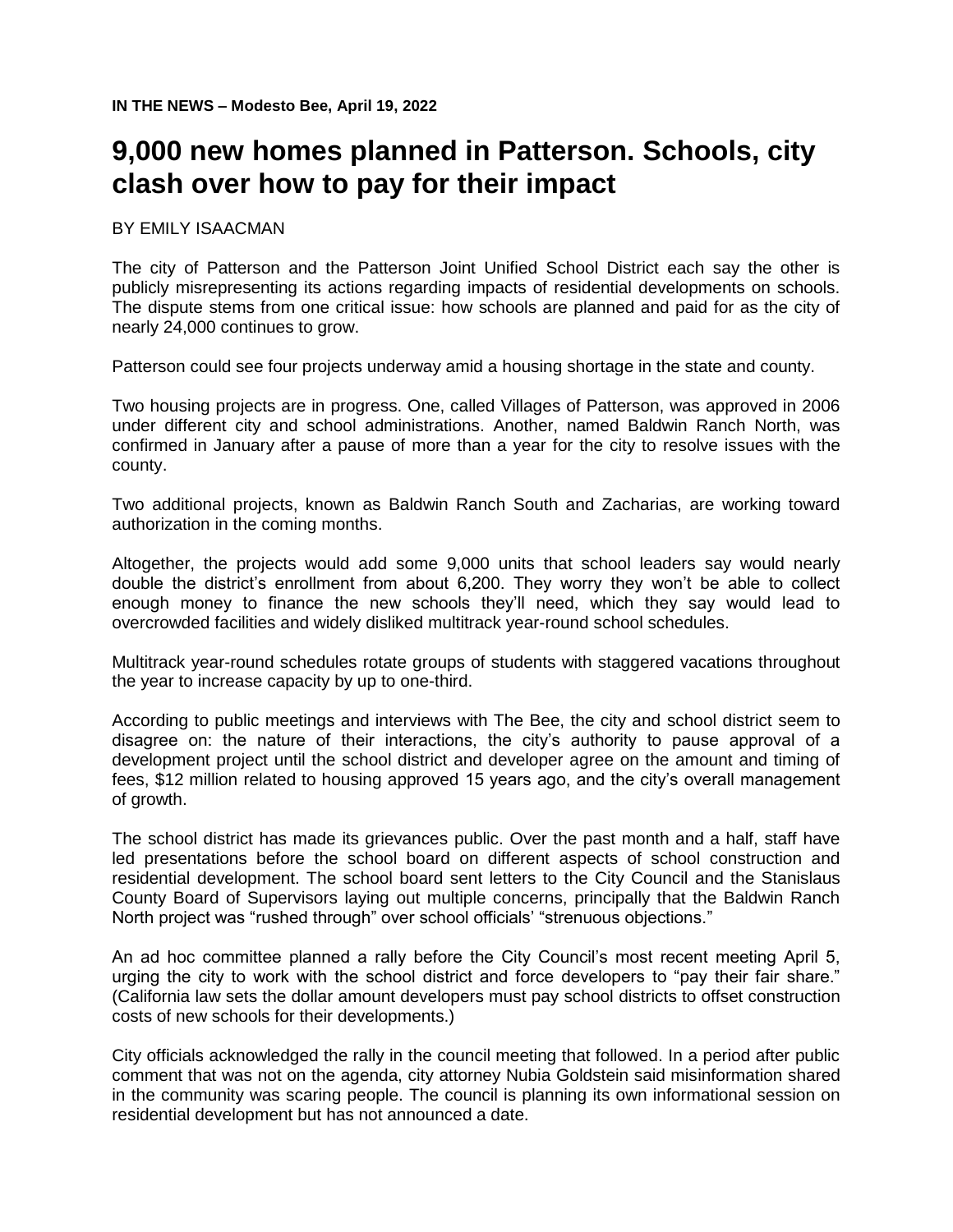#### **IN THE NEWS – Modesto Bee, April 19, 2022 (Continued Page 2)**

"The city doesn't have the ability to force the developer to do certain things that ... there seems to be a sentiment that somehow the city can," Goldstein said.

District and city officials both told The Bee they're hopeful their relations can improve.

#### WHAT'S A TYPICAL CITY/SCHOOL DISTRICT RELATIONSHIP?

A city's role in planning for new schools and its authority to reject development proposals because of impacts on schools vary by jurisdiction, according to responses to questions emailed to the California Department of General Services.

Though a city might facilitate a school district's negotiations with developers, it's not required to.

Ideally, a school district and city would work collaboratively to plan their community's future, said John Affeldt, managing attorney with Public Advocates, a nonprofit law firm in San Francisco. In reality, he said, relationships vary depending on local politics.

## WHAT ARE THE ARGUMENTS ABOUT?

PJUSD Assistant Superintendent Jeff Menge has said his biggest request of the city is to include the district early on in its consideration of residential development projects. "We're not asking the city to advocate for us or to do anything other than to allow us to be at the table," he said.

City Manager Ken Irwin said government officials have met with school leaders to discuss future development for "weeks, months and years," according to a statement provided to The Bee on Tuesday.

"I can say affirmatively that the City of Patterson has been working with our local school district regularly and kept school district administration aware of all projects within the City that may impact local schools," Irwin said in the statement. "The development of adequate school facilities for a growing community is of the utmost importance to the City."

In the statement, Irwin said "maintaining a solid working relationship" with the district is "critical," and city staff will continue to work with the district to ensure its concerns are addressed.

In addition to communication, Menge and school district Superintendent Phil Alfano have asked the city to not approve additional developments until the school district can finalize negotiations through a "mitigation agreement."

"This is within the rights of council if they value our schools and our students above the demands of developers," Menge said at the council's April 5 meeting.

California law sets a scheme of fees school districts can charge developers to help offset the costs of constructing schools for new residential developments. The state's Education Code sets three levels of fees a school district can charge if it meets certain criteria. Fees are levied per square foot of housing.

A mitigation agreement could help the district secure additional provisions, such as receiving a portion of a developer's fees paid upfront so the district can begin the planning process for building a new school, which can take more than a year alone.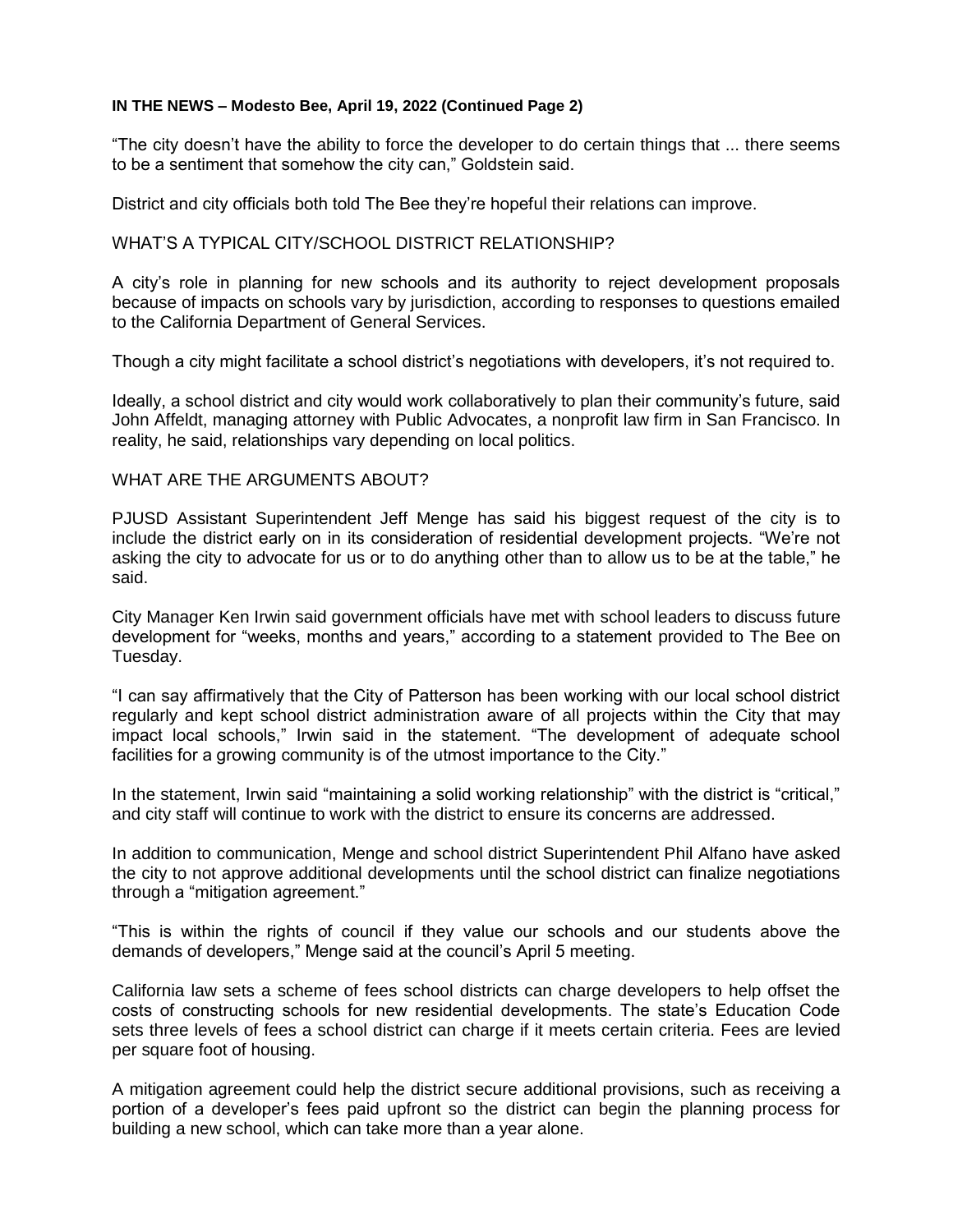#### **IN THE NEWS – Modesto Bee, April 19, 2022 (Continued Page 3)**

But if the city grants approval to a housing development before the district has finished negotiating, the argument goes, the district loses its leverage.

The city isn't able to force developers to pay more than they're required by California law, nor can it condition approval of a project on an agreement for schools that goes beyond its statemandated obligations, deputy city attorney Doug White said. Any issues with fee amounts should be taken to the state Legislature, he said.

"The city has strict legal requirements it operates under," White said. "It cannot require developers to pay more than their fair share."

Patterson school officials have accused the city of ushering in growth too quickly for the community to responsibly manage. Administrators, school board members, teachers and parents told The Bee they don't oppose growth in Patterson; they view it as inevitable. However, they fear the city will grow too quickly for infrastructure like schools to keep up.

"If we can get ourselves in sync," Alfano said, "the development can happen in a way that's responsible and accountable to our community."

Grayson Elementary School Principal Sandra Villaseñor, who is vice chair of the Patterson Education Advocacy Committee created in February, echoed these sentiments at the April 5 council meeting. "We are not against growth of our community, but believe it should be done responsibly," she said. "Four simultaneous development projects is not an example of responsible growth, and our entire community will pay the price in many ways if these projects continue as currently proposed."

White said growth projections actually fall short of those in the city's general plan. "There's nothing that we've done from a growth perspective that's exceeded any standard that we've set in place and planned for for over 10 years."

Adding residential development would help Patterson attract businesses, White said. The city wants to maximize its economic base and provide strong jobs for its residents, in addition to offering varying types of housing, he said.

"I think it's important that people understand that we have recently lost out on several significant multimillion-dollar-a-year tax opportunities because companies have decided not to locate because we don't quite have the local workforce or local housing to be able to support those businesses in a way that they've been meaningful," White said.

The pace of future building is difficult to predict because of uncertain economic factors, but White said Patterson has historically seen 150 to 250 homes built per year.

Finally, Menge and Alfano have said the city owes the school district \$12 million from the Villages of Patterson project.

"We've had ongoing conversations with the school district on the timing of when they would receive those funds, and we have set aside the amount of money that they requested," White said.

An email provided by White shows Menge agreeing to the city's proposed timeline in April, in which the school district would receive \$1 million pending approval of a funding agreement and